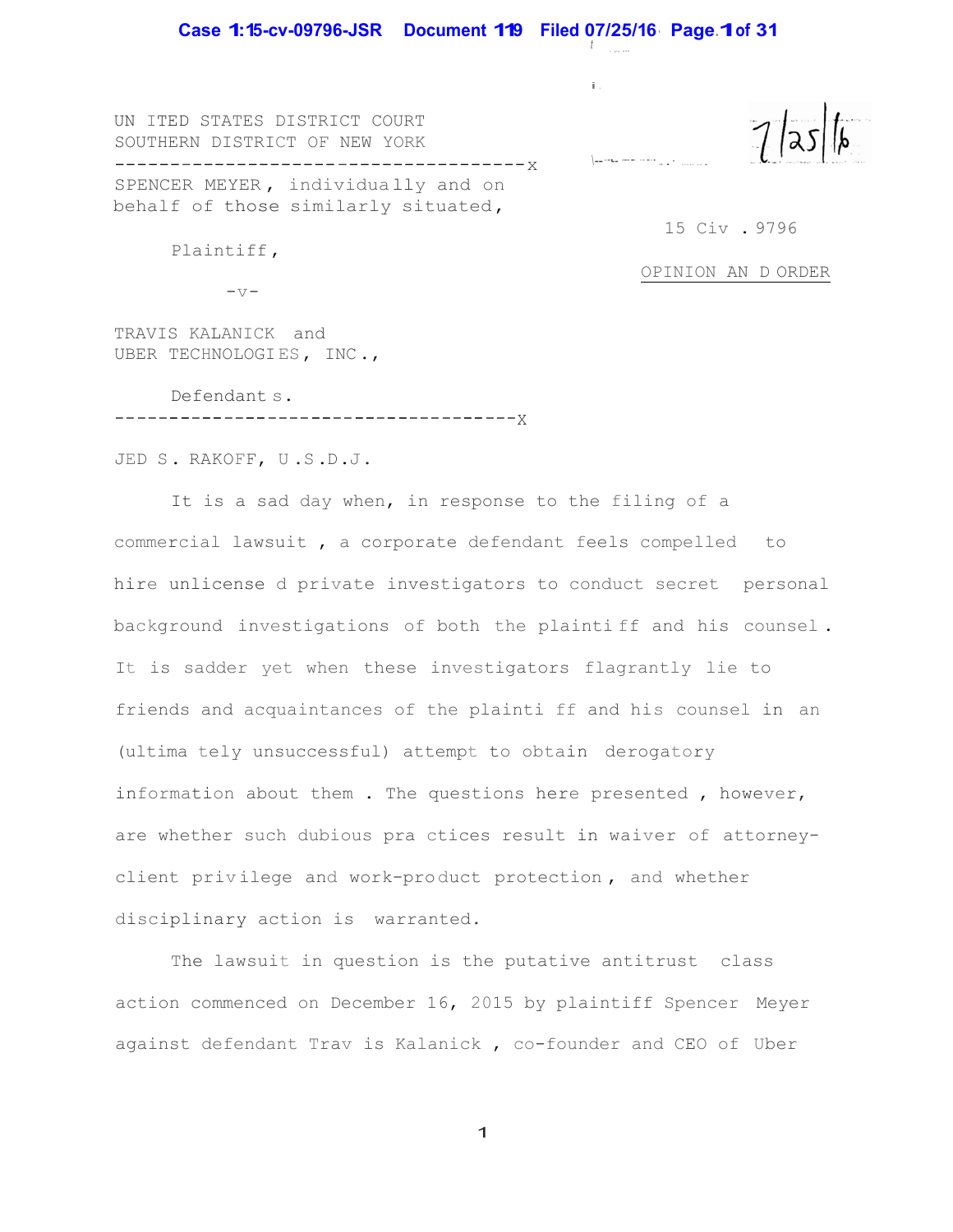# **Case 1:15-cv-09796-JSR Document 119 Filed 07/25/16 Page 2 of 31**

Technologies, Inc. ("Uber "), to which Uber was later added as a co-defendant. <sup>1</sup>

#### FACTS

The following facts are undisputed . Immediately after the filing of the lawsuit on December 16 , 2015, see Dkt . 1, Uber 's General Counsel, Salle Yoo, Esq., wrote to Uber's Chief Security Officer, Joe Sullivan, Esq., saying: "Could we find out a little more about this plaintiff? " See Declaration of James H . Smith in Support of Plaintiff 's Memorandum of Law in Support of His Motion for Relief Related to the Ergo Inve stigation ("Smith Deel."), Exhibit A, Dkt.  $104-1$ , at UBER-0000001. Mr. Sullivan then forwarded Ms . Yoo 's email to Uber 's Director of Investiga tions, Mat Henley , saying "Please do a careful check on this pla intiff ." Id . Mr . Henley asked Mr . Sullivan : "Want me to outsour ce or keep in house *I* open source?" to which Mr . Sullivan responded "Whoever can do it well and under the radar is fine ." UBER -0000041 .2

Mr . Henley thereupon retained G lobal Precision Research LLC d/b/a Ergo ("Erg o") to conduct the investigation . See Smith Deel ., Exhibit C (Henley Dep .), Dkt . 104-3, at 9:18-20 .

<sup>1</sup>Uber was joined as a co-defendant on June 20, 2016 . See Memorandum Order dated June 19, 2016, Dkt. 90.

This document, an email chain including messages from Mr. Henley, Mr. Sullivan, and Ms . Yoo , was inadvertently omitted from he documents that the Court intended to release to plaintiff 's counsel following in camera review (see infra) . It has now been released .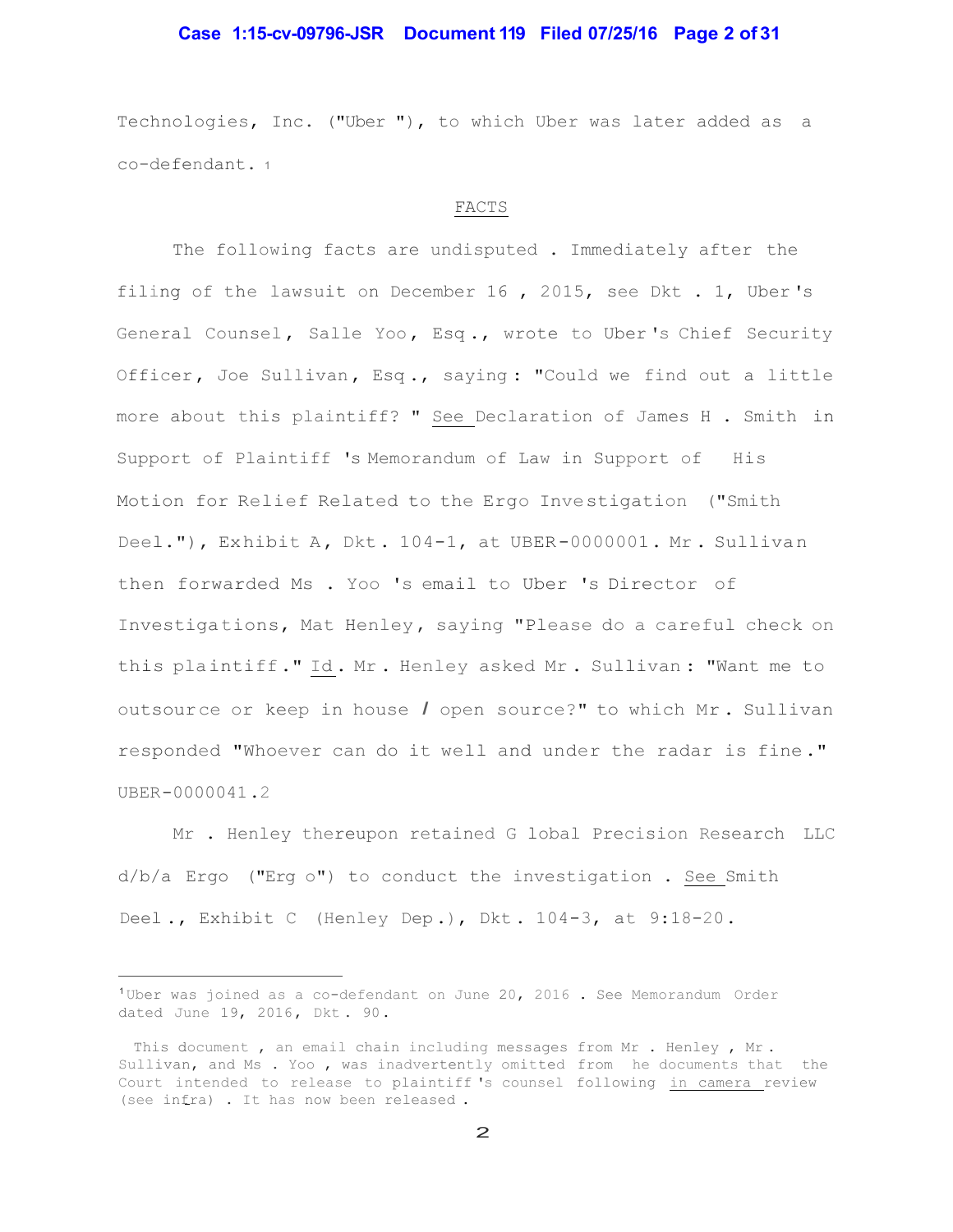# **Case 1:15-cv-09796-JSR Document 119 Filed 07/25/16 Page 3 of 31**

Specifically, on December 17, 2015, Mr. Henley emailed Ergo Managing Partners Todd Egeland (a former Chief Strategy Officer at the CIA) and Matthew Moneyhon (a former State Department employee), saying "I have a sensitive, very under the radar investigation that I need on an individual here in the U. S." See Smith Deel., Exhibit E, Dkt. 104-5, at ERG0-0001170. On December 18, 2015, Messrs. Egeland and Moneyhon of Ergo indicated that they were "happy to undertake the requested research ; we do quite a bit of this work for law firms." Id. at ERG0-0001174. On December 24 , 2015, Mr. Henley emailed Messrs. Egeland and Moneyhon attaching the Complaint in the instant case and asking whether, in Ergo's statement of work, Ergo could be "general enough so that the research remains discreet from a discovery perspective." Id. at ERG0-0001176.

At all times relevant, Ergo 's investigators were not licensed to conduct private investigations in New York. See N.Y. General Business Law § 70; Smith Deel., Exhibit F (Egeland Dep.), Dkt. 104-6, 17:24-18:6. Nevertheless, on December 28, 2015, Ergo's Mr. Egeland sent to Uber's Mr. Henley a proposal for Ergo 's investigation that included plans for

[a]n initial "light-touch" reputational due diligence, engaging in 7 primary source interv iews that . . . should highlight any issues for further digging, such as participating in any past lawsuits (particularly with Andrew Schmidt [p laintiff's counsel]), and his relationship with Andrew Schmidt. As part of this effort on Meyer, we wi ll also look to determine the likelihood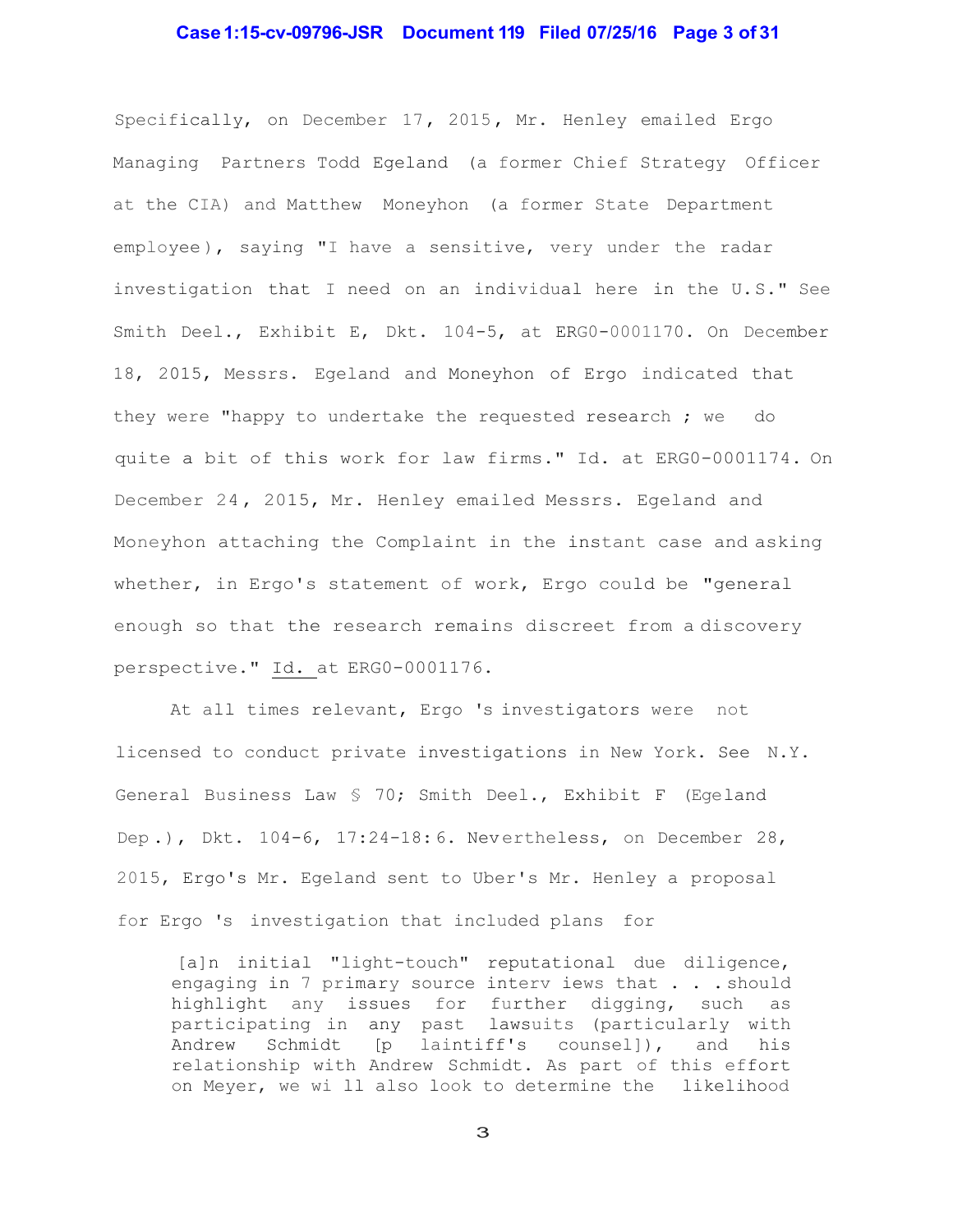# **Case 1:15-cv-09796-JSR Document 119 Filed 07/25/16 Page 4 of 31**

that the attorney, Mr . Schmidt , is actually the driving force behind the complaint .

 $m.lt:n$  uec.l.,  $tXn_l$  Dlt: b, UKt::  $1uq-i$ , al bKGU- $UUU \cup l$  fb. Tile proposal further stated that, following the investigation, Ergo would prepare a report that 'highlights all derogatories." Id. On January 4, 2016, Mr. Henley accepted the proposal, stating '[a]ll looks good guys, thanks." Id. at ERG0-0001185; Smith Deel. , Exhibit G, Dkt . 104-7, at UBER-0000055.

Ergo 's Managing Partner Mr . Egeland then forwarded the propos al to an Ergo investigator, Miguel Santos-Neves. See Smith Deel., Exhibit H, Dkt. 104-8. Mr. Santos-Neves embarked on the investigation, reaching out to 28 acquaintances or professional colleagues of plaintiff Meyer and plaintiff's counsel Schmidt. See Smith Deel ., Exhibit L, Dkt . 104-12. In approaching these sources, Mr. Santos-Neves made materially false statements about why he was contacting them. For instance , having learned that plaintiff Meyer was a conservat ionist associated with Yale University, Mr . Santos-Neves told sources that "[a]s part of a research proje ct, [he was] attempt ing to verify the professional record and/or previous employment of various up-and-coming researchers in environmental conservation," Smith Deel ., Exhibit I, Dkt . 104-9 , at ERG0-0000467 . Likewise, hav ing learned that Mr . Schmidt 's law pract ice focused on labor law matters, Mr . Santos-Neves told a source that he was engaged in a "project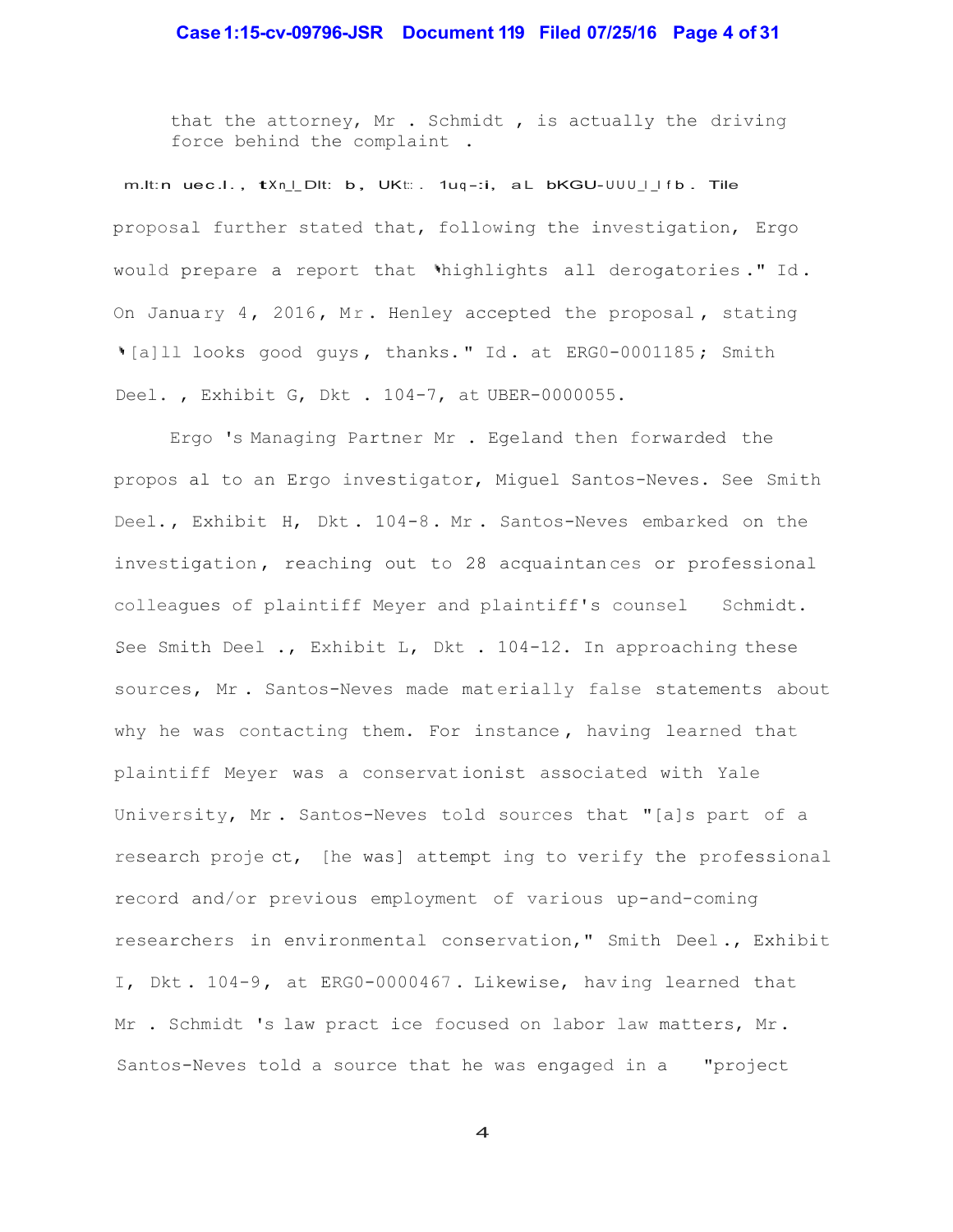# **Case 1:15-cv-09796-JSR Document 119 Filed 07/25/16 Page 5 of 31**

profil ing top up-and-coming labor lawyers in the OS," Smith Deel ., Exhibit J, Dkt . 104-10, at ERG0-0000626 . In still another instance, in an outreach to plaintiff's land lord, Mr. Santos-Neves represented that "[a ]s part of the real estate market research projec t for a client, [he was] interviewing property owners in New Haven" in order "to find out what due diligence steps property owners take to vet a potential tenant." Smith Deel., Exhibit K, Dkt. 104-11 at  $223:6-11.^3$ 

Following up on these initial contacts, Mr. Santos-Neves conducted phone interviews with eight individua ls, wh ich he recorded without the knowledge or consent of the individua ls with whom he was speaking . See Smith Deel ., Exhibit L; Transc ript dated July 14, 2016 ("Tr."), at  $4:23-25$ . Mr. Santos-N eves then synthesized his research and corresponded with Ergo Managing Partners Egeland and Moneyhon regarding a draft of the report. See, e.g., Smith Deel., Exhibit N, Dkt. 104-14; Smith Deel., Exhibit Q, Dkt. 104-17. As part of this correspondence, Mr. Santos-Neves wrote to Mr. Egeland on January 15, 2016 that "[a]ll the sources believe that I am profiling Meyer for a report on leading figures in conservation; I think this cover could still protect us from any suspicion in the event that I

<sup>3</sup>Ergo also acknowledges that "Mr . Santos-N eves evidently told Mr . Moneyhon and Mr . Egeland (somet ime before the project was completed) that he had used false pretenses." See Ergo 's Opposition to Plaintiff 's Motion for Relief Related to the Ergo Investigation ("Ergo Opp. Br."), Dkt. 114, at 5.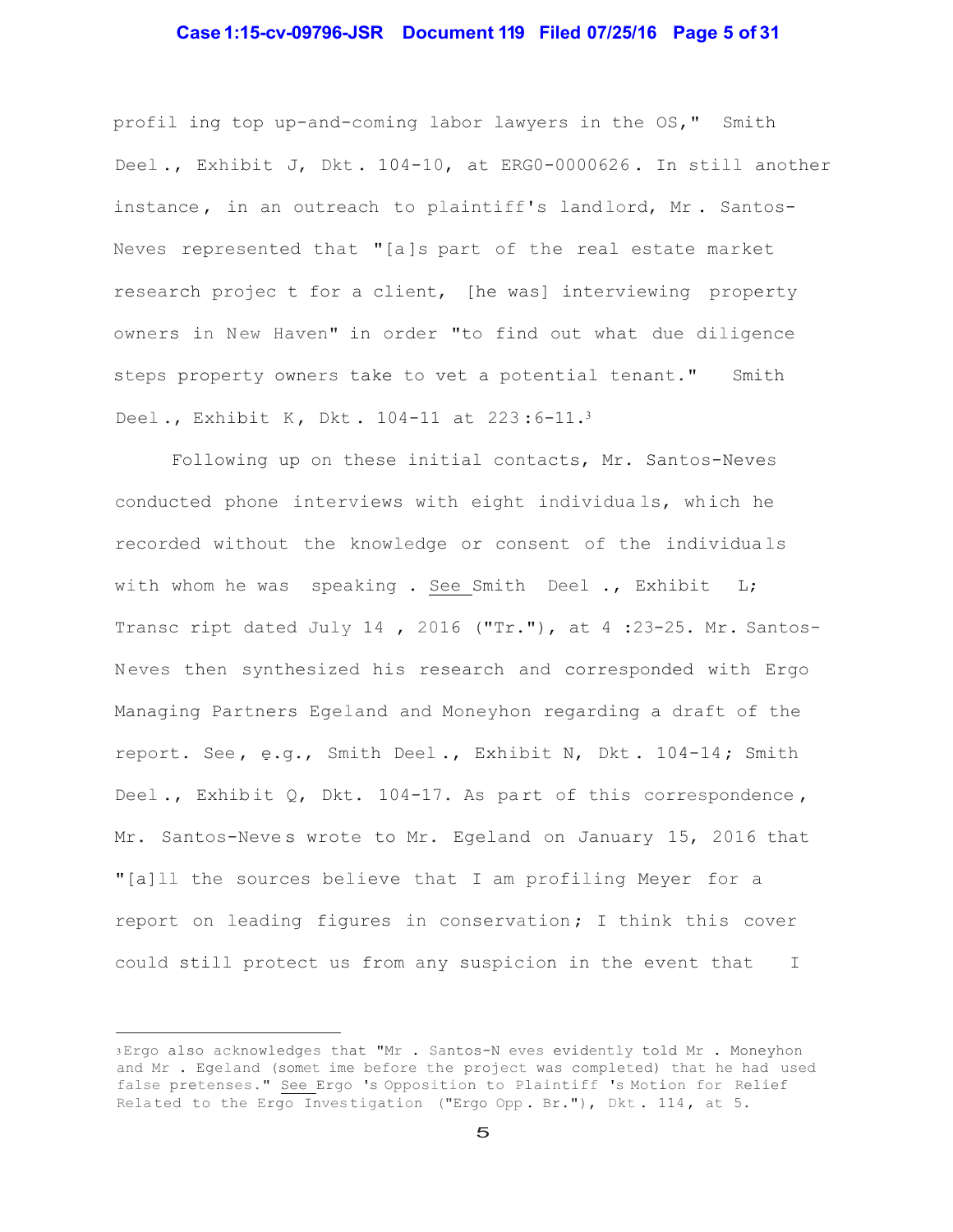# **Case 1:15-cv-09796-JSR Document 119 Filed 07/25/16 Page 6 of 31**

ask such a question [regard ing plaintiff 's involvement in a lawsuit against Uber] ." Smith Deel., Exhibit 0, Dkt. 104-15, at ERG0-0000665 . Mr. Santos-Neves further noted that "[a ]sking such a question could have all sorts of consequences for Meyer himself, as it would get the academic rumor mill going." Id. Mr. Egeland responded: "Miguel, yes, please go back to one or two sources that you believe may have some background on the out of chara cter issue , whether it was out of chara cter for plaint iff Meyer to be involved in the instant lawsuit]." Id. Add itionally, on January 19, 2016, Mr. Egeland asked Mr. Santos-Neves whether there were "enough negative things said about Meyer to write a text box." Smith Deel ., Exhibit N, at ERGO-0000697 .

On January 19, 2016, Ergo delivered its report to Uber' s Mr. Henley. See Plaintiff's Memorandum of Law in Support of His Motion for Relief Related to the Ergo Investi gation (''Pl . Br. "), Dkt. 103, at 7; Defendants Uber Technologies, Inc. and Travis Kalanick' s Joint Opposition to Plaintiff's Motion for Relief Related to the Ergo Investigation ("Defs. Opp. Br."), Dkt. 108, at 6 . The report speaks about plaintiff almost entirel y in positive or neutral terms, but it states that "Meyer may be particu larly sensitive to any publicity that tarnishes his professional reputation. " Smith Deel. , Exhibit R, Dkt. 104-18 , at ERG0-0000823; Declaration of Nicola T. Hanna in Support of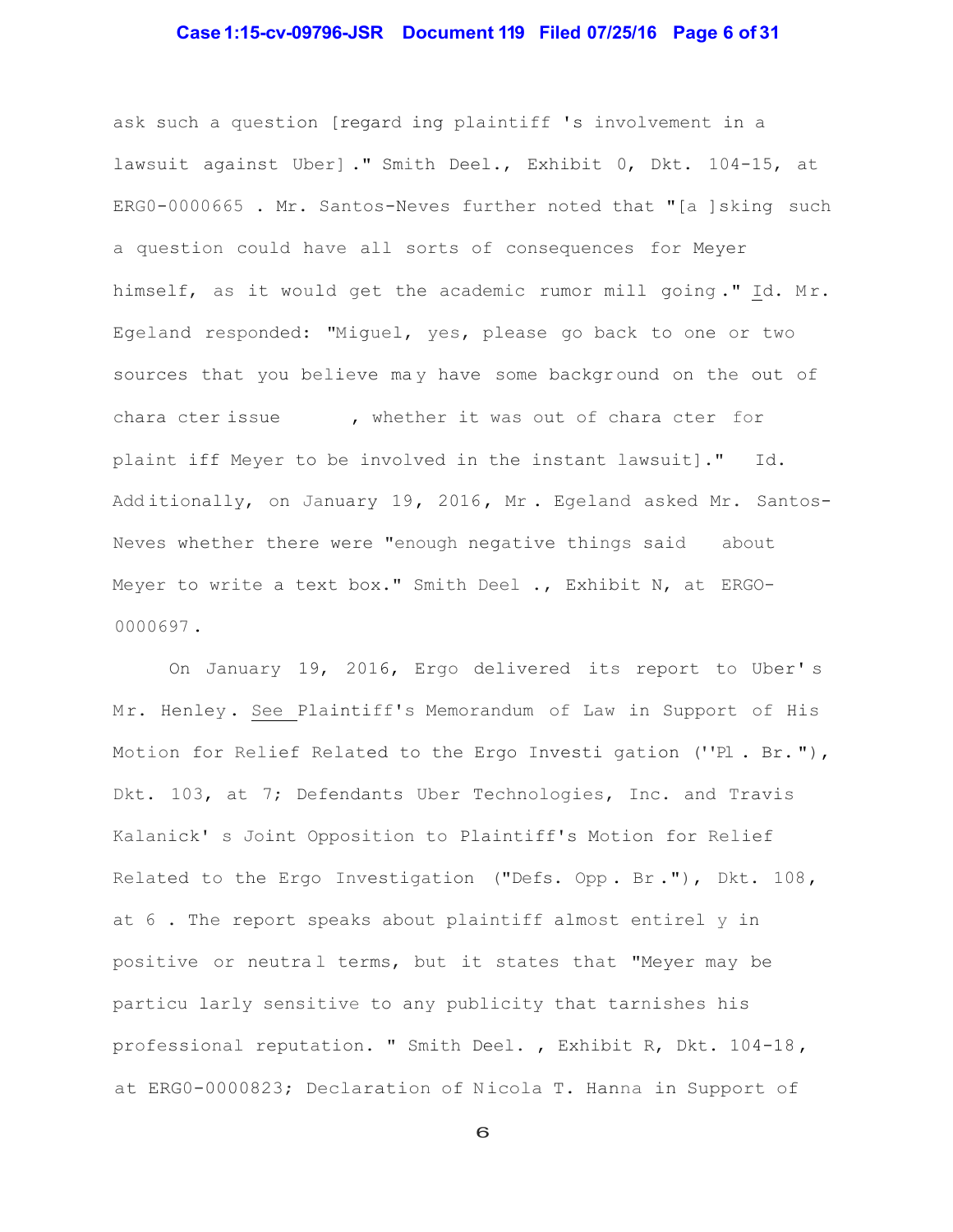# **Case 1:15-cv-09796-JSR Document 119 Filed 07/25/16 Page 7 of 31**

Defendants Uber Technologies, Inc. and Travis Kalanick' s Joint Opposition to Plaintiff' s Motion for Relief Related to the Ergo Investigation ("Hanna Deel."), Exhibit H, Dkt. 109-9, at UBER-0000059. Mr. Henley sent the report to Mr. Sullivan, Uber' s Chief Security Officer, and to Craig Clark, Esq., Uber's Legal Director of Security and Enforcement. See id.; see also Letter dated May 20, 2016, Dkt. 79. Mr. Sullivan, in turn, passed on the report to Uber' s General Counsel Salle Yoo. See Hanna Deel., Exhibit H, at UBER-0000059.

Meanwhile, in early to mid-January 2016, plaint iff's cocounsel Brian Feldman, Esq. , was alerted to the fact that Mr. Santos-Neves had contacted acquaintances of plaintiff and plaintiff's counsel Mr. Schmidt. See Declaration of Brian M. Feldman in Support of Plaintiff's Memorandum of Law in Support of His Motion for Relief Related to the Ergo Investigation ("Feldman Deel. "), Dkt. 98, at 11 2-5 . Mr. Feldman reached out to defendant Kalanick' s outside counsel, Peter Skinner, Esq. , who, on January 20, 2016, wrote Mr. Feldman saying "I followed up. Whoever is behind these calls, it is not us." See Feldman Deel. at 1 7; Plaintiff's Letter dated June 3, 2016, Exhibit C, Dkt . 78 . Plainti ff's counsel, however, continued to make inquiries of Mr. Kalanick' s counsel, and eventually indicated to Mr. Skinner that he was prepared to bring the matter to the attention of the Court in order to seek a subpoena directed to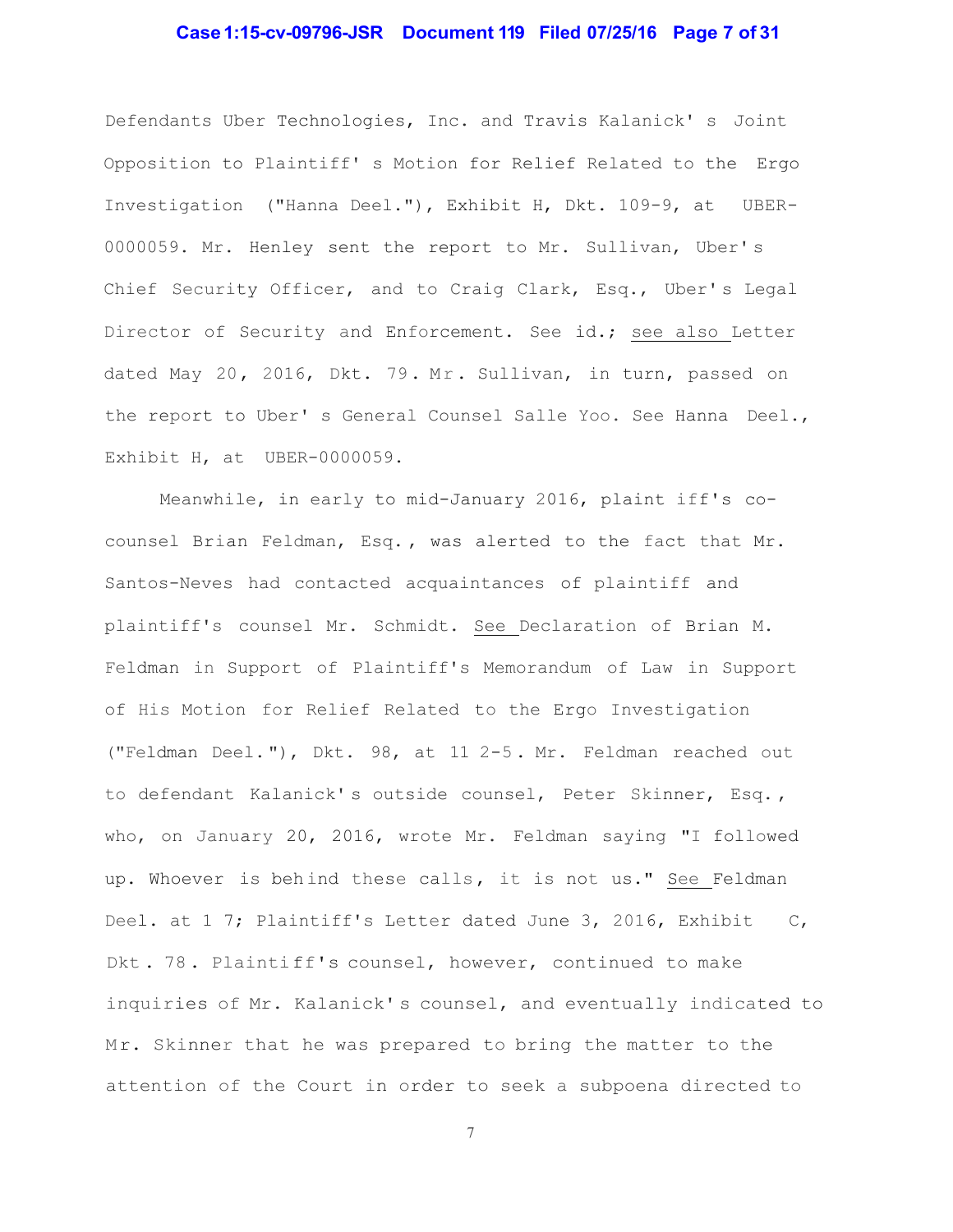### **Case 1:15-cv-09796-JSR Document 119 Filed 07/25/16 Page 8 of 31**

Ergo. See Feldman Deel. at 11 8-9; Tr.  $45:3-46:2$ . At that point, Mr . Skinner ' nitiated further inquiries of Uber 's in-house counsel , who ultimately confirmed that Uber had initiated the investigation. See Tr.  $46:3-23$ . On February 19, 2016, Mr. Skinner in turn phoned Mr. Feldman and stated that Uber had , in fact, hired Ergo. See Feldman Deel. at 10; Uber Opp. Br. at 8.

Over the course of the next two months , plaintiff and defenda nts engaged in further communications . For example , on April 25, 2016, Mr . Kalanick 's counsel Mr . Skinner offered to provide plaintiff 's counsel with information about the individuals contacted by Ergo and how these individuals were contacted , but only if plaintiff would agree "not to use the information in this litigation for any purpose whatsoever ." Smith Deel ., Exhibit T, Dkt . 104-20 . Plaintiff declined the offer. See Smith Deel., Exhibit Z, Dkt. 104-26. On May 18, 2016, Mr. Kalanick's co-counsel, Alanna Rutherford, Esq., also provided plaintiff 's counsel with a "List of People Who Communicated with Ergo ," containing 11 of the 28 individuals to whom Ergo 's investigator reached out . See Smith Deel ., Exhibit U , Dkt . 104-21.

#### INITIATION OF JUDICIAL INVOLVEMENT

On Ma y 19 , 2016 , plaintiff brought the Ergo matter to the Court 's attention via a joint telephone call by the parties to the Court . Because it appeared likely that the Ergo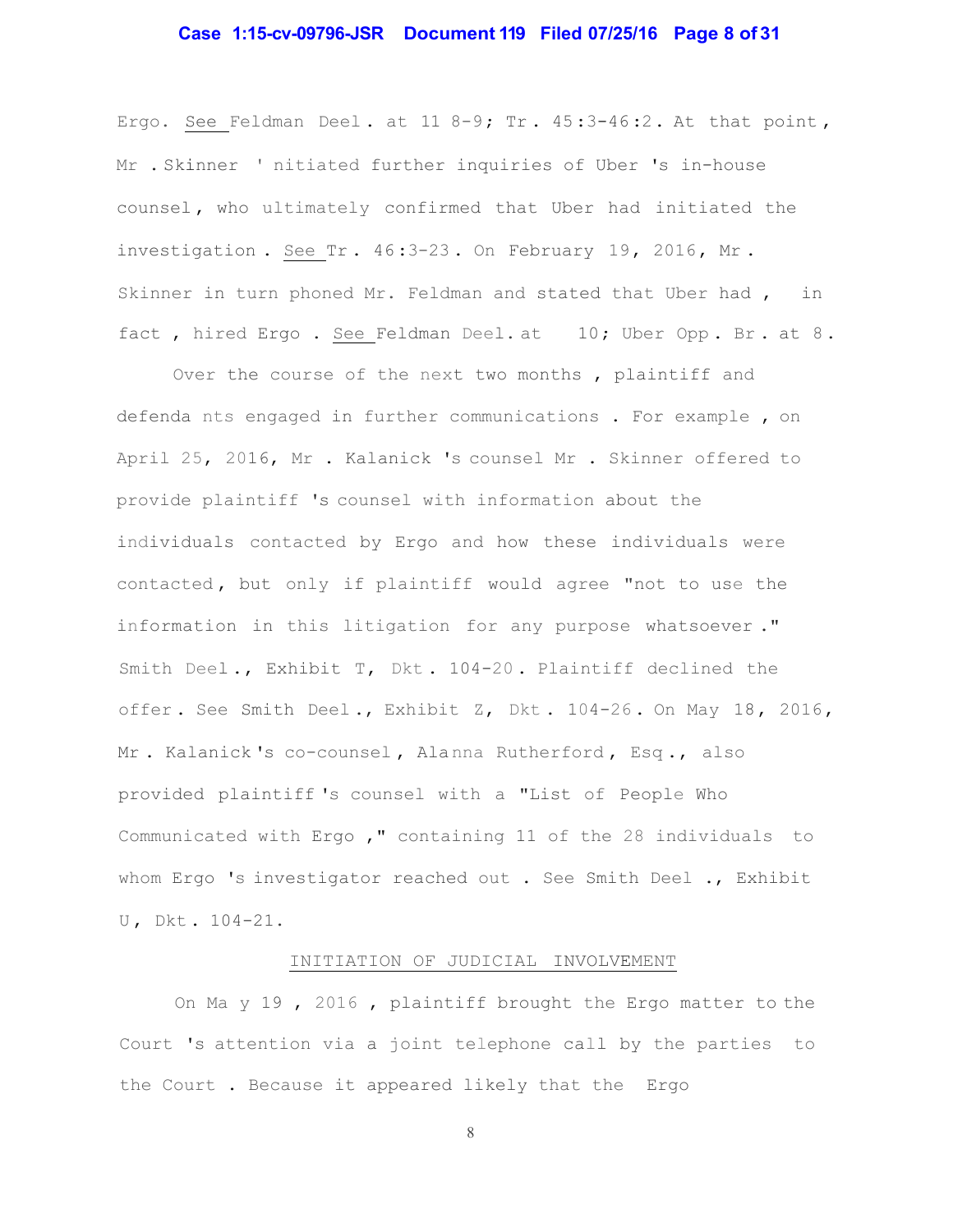# **Case 1:15-cv-09796-JSR Document 119 Filed 07/25/16 Page 9 of 31**

investigation was intended , at least in part , to affect (directly or indirect ly) the case pending before the Court, the Court thereupon convened two in-court conferences on the Ergo matter, on May 20, 2016 and May 27, 2016, respectively. As a result of these hearings and associated telephone conferences, the Court authorized plaintiff to depose Uber's Joe Sullivan , Craig Clark , and Mat Henley, and Ergo's Todd Egeland and Miguel Santos-Neves. See Memorandum Order dated June 7, 2016, Dkt . 76, at 4. The Court also authorized plaintiff to serve document subpoenas on Uber and Ergo , albeit after narrowing the subpoenas' parameters. See id. at  $4-5$ . In response to the subpoenas, Uber and Ergo claimed attorney-client privilege and/or work-product protection over numerous documents and voice recordings, and the Court indicated that it would need to review these materia ls in camera to determine whether privilege was correctly asserted and/or whether the "crime-fraud" exception to the privilege applied . See id. at 5 . The Court further stated that in camera review would also be needed to determine whether plaint iff would be authorized to depose Uber 's General Counsel Salle Yoo . See id. at 4-5 .

On June  $2$ , 2016, Uber moved for reconsideration of the Court's decision to conduct such in camera review, and the Court denied this motion on June 3, 2016, explaining the reasons for this denial in a Memorandum Order dated June 7, 2016. See id. at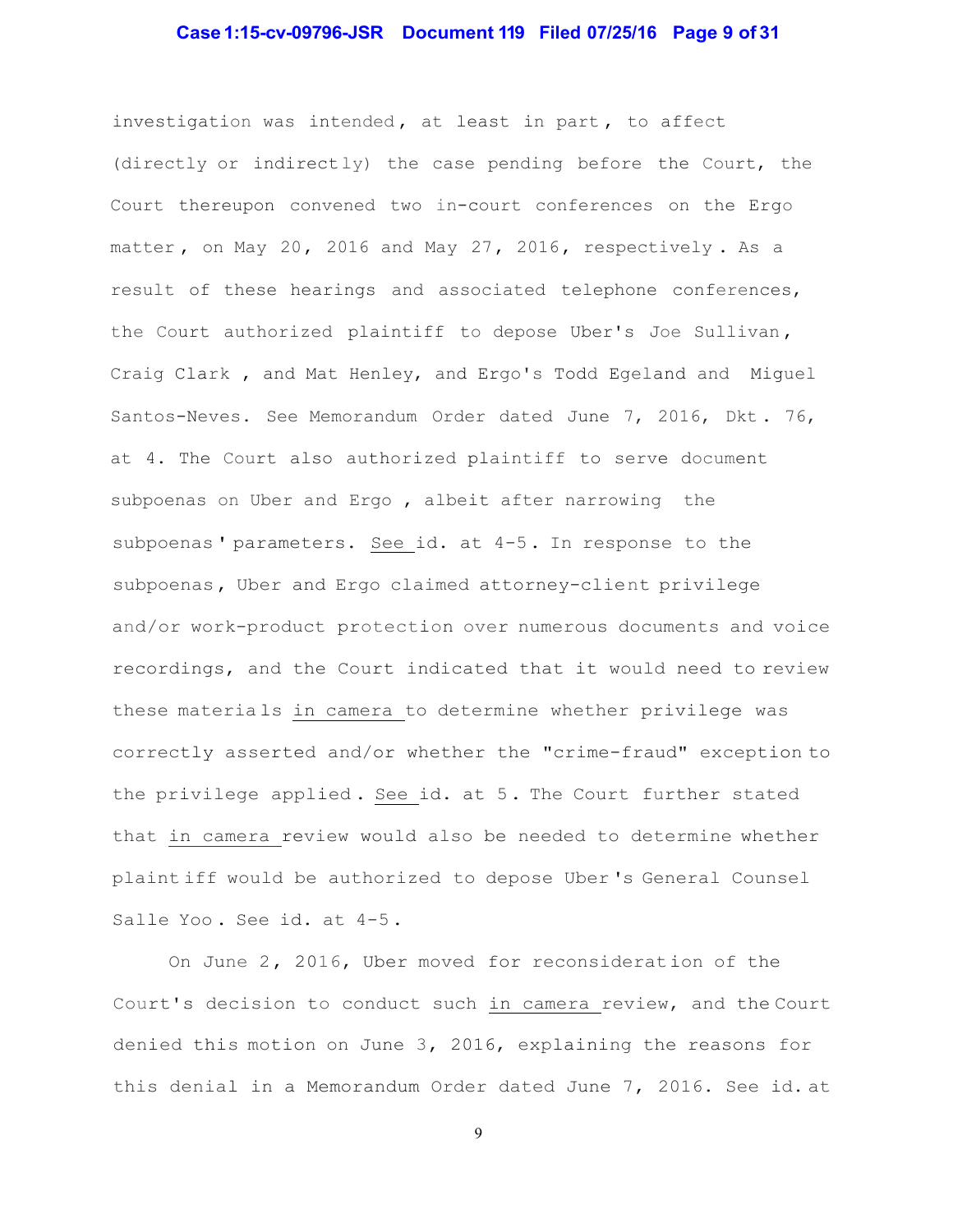#### **Case 1:15-cv-09796-JSR Document 119 Filed 07/25/16 Page 10 of 31**

1 . Specifically , the Court noted that courts commonly review in camera subpoenaed documents as to which an assertion of privilege has been raised in order to see whether the privilege has been properly asserted . See Memorandum Order dated June 7, 2016, at 6-7. Moreover, the Court stated, plaintiff had provided a sufficient basis to suspect that Ergo had committed a fraud in investigating plaintiff through the use of false pretenses , and to suspect that communications from Uber - which had hired Ergo to conduct an investigation of the plaintiff and given Ergo, in Uber 's words , "instructions or assignments " - had furthered such a fraud . See id. at 7-8 . The Court also indicated that another relevant area of inquiry was whether Uber or defendant Kalanick , or their counsel , had made misrepresentations to plaintiff 's counsel in response to plaintiff 's initial inquiries about the investigation. See id. at 9. The Court noted that it had no way to know, prior to reviewing the relevant materials , whether or not the crime-fraud exception did in fact apply to some or all of the materials , but that plaintiff had made the threshold showing sufficient to justify in camera review. See id. at 10.

DISCOVERY RULINGS (INCLUDING CRIME-FRAUD EXCEPTION)

The Court then proceeded to conduct the in camera review, and on June 9, 2016 , issued an Order indicating the results of this review. See Order dated June  $8$ , 2016, Dkt.  $82$ , at 1-2. In that Order , the Court denied all claims of privilege and work-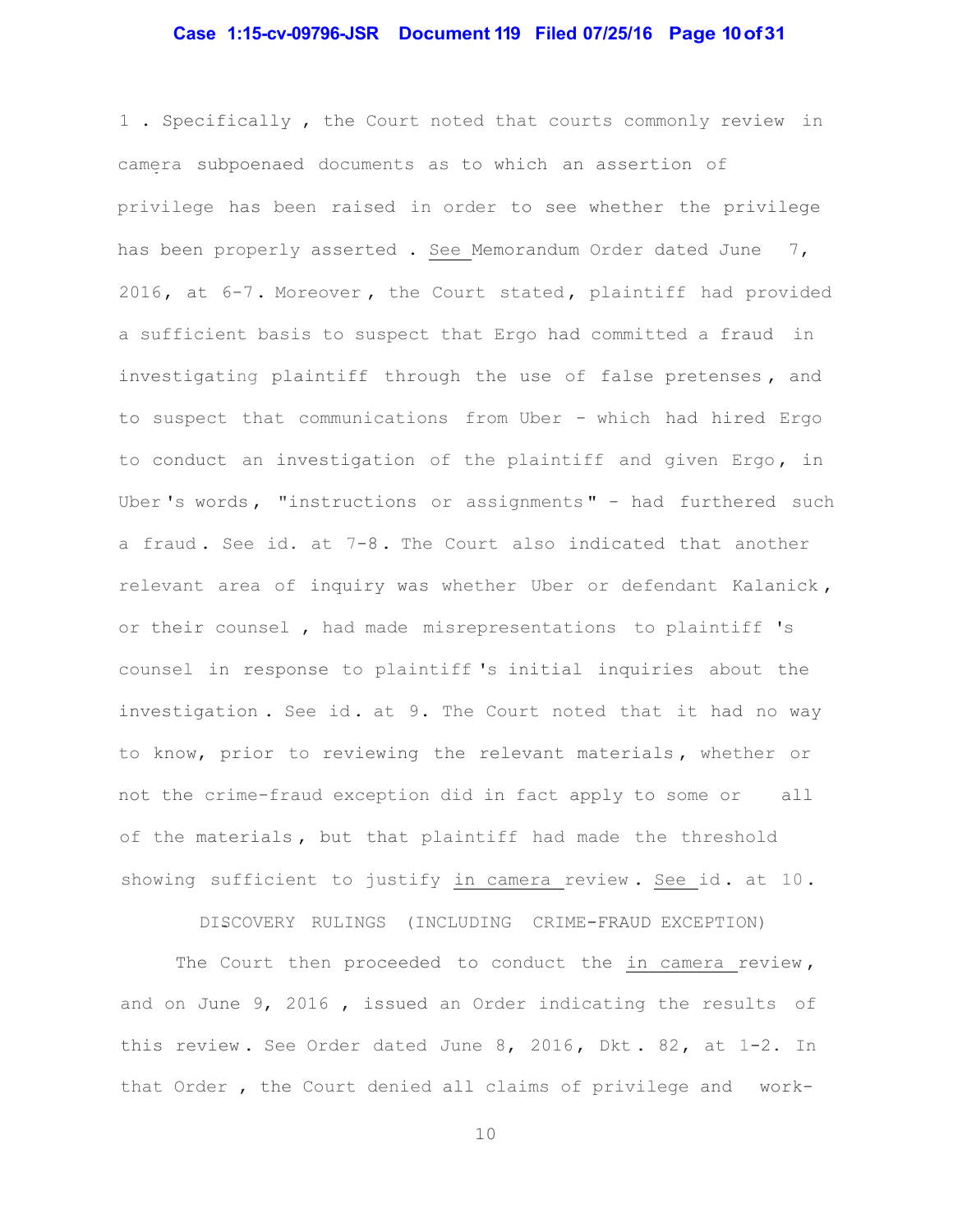# **Case 1:15-cv-09796-JSR Document 119 Filed 07/25/16 Page 11of 31**

product protection as to materials submitted by Ergo; upheld Uber' s claims of privilege and work-product protection as to certain materials but not as to others; and denied plaintiff' s application to take the deposition of Ms. Yoo. See id. The Court also indicated that an explanation for the Court 's rulings would issue in due course . See id. The Court now provides the promised explanation.

Regard ing the materials that Ergo submitted, Ergo asserted work-product protection, but not attorney-client privilege, over all these materials. See Ergo Privilege Log. As Ergo subsequently clarified, the decision to assert work-product protection "was based on direction from Uber and Ergo's understanding that the protection belonged to Uber and therefore only Uber could waive it." See Ergo 's Oppos ition to Plaintiff's Motion for Relief Related to the Ergo Invest igation ("Ergo Opp . Br. "), Dkt. 114, at 8. But whether asserted by Ergo or Uber, the claim of work-product protect ion for Ergo's materials fails, for several reasons:

To begin with, Uber is, by its own statements, estopped from asserting that these materials were "prepared in anticipation of litigation. " Fed. R. Civ. P. 26 (b)(3)(A). Both Uber and Mr. Kalanick have repeated ly represented - accurately or not - that Uber commissioned the investigation of plaintiff in order to determ ine whether plaintiff constituted a safety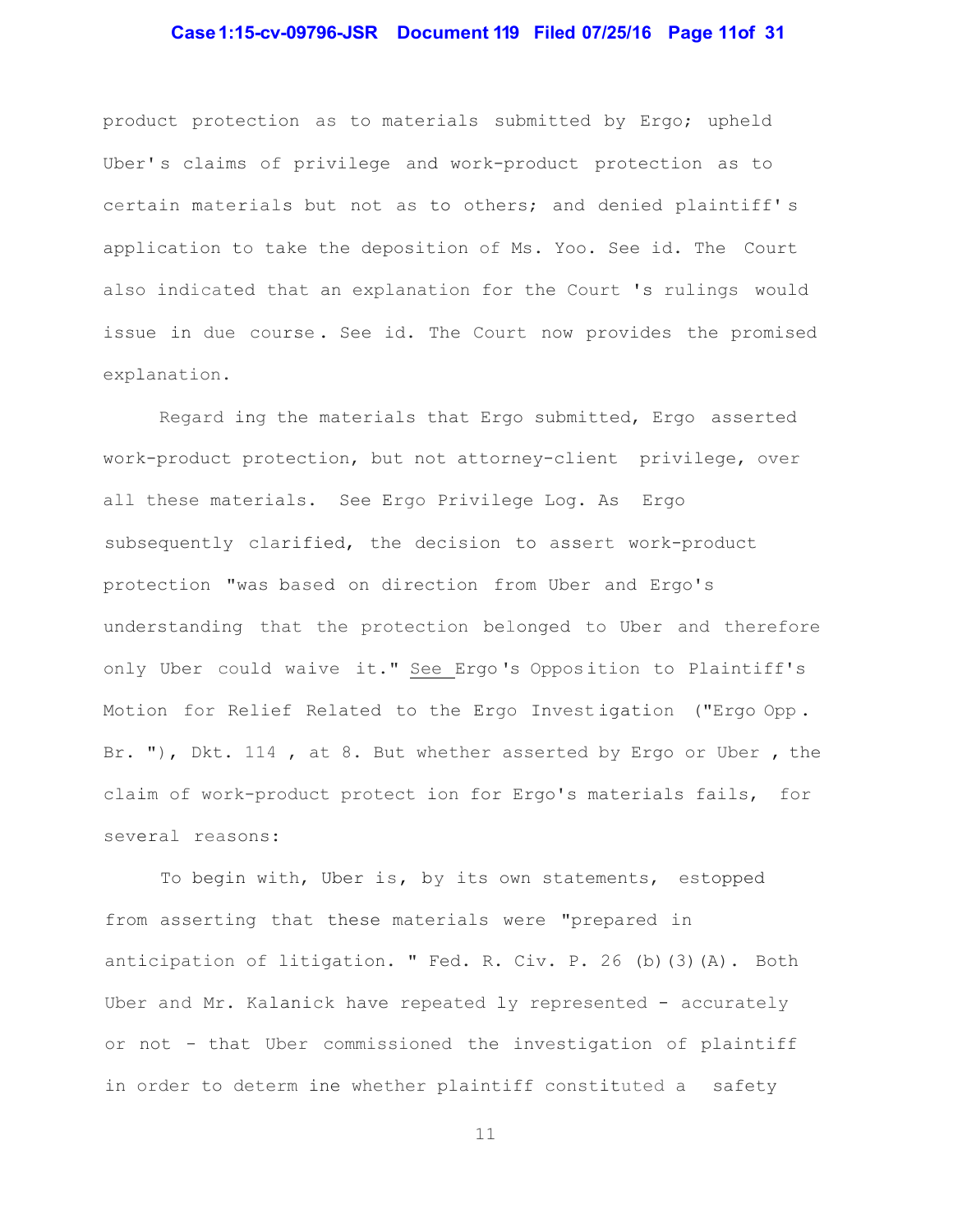# **Case 1:15-cv-09796-JSR Document 119 Filed 07/25/16 Page 12 of 31**

threat to Mr . Kalanick or other Uber employees . See Smith Deel., Exhibit S, Dkt. 104-19; Uber Opp . Br . at 2-4 ; Tr. 30 :23-32: 12 . Although the Court is profoundly skeptical that this explanation - which is nowhere reflected in the underlying documents - was the real reason for the invest igation, defendants, having so represented, cannot then claim that the materials relating to the investigation were prepa red "in anticipation of litigation," since this contradicts their own assert ion of why the investigation was done .

Of course , it is more likely , the Court finds (based on the facts detailed above ), that the purpose of the investigation was to try to unearth derogatory personal information about Mr. Meyer and his counsel that could then be used to try to intimidate them or to prejudice the Court against them. But even then, while Ergo 's communications might have been in some sense prepared "in anticipation of litigation," any possible such protection would be overcome in light of plaintiff' s substantial need for, and inability to obtain by other means , the Ergo materials or their substantial equivalent, without undue hardship. See Fed. R. Civ. P. 26(b) (3) (A)(ii). Plaintiff, who had (along with his counsel) become the target of an intrusive and clandestine investigation that included inquiries into plaintiff' s family life, career prospects, and living arrangements , sought essential informat ion about the ways in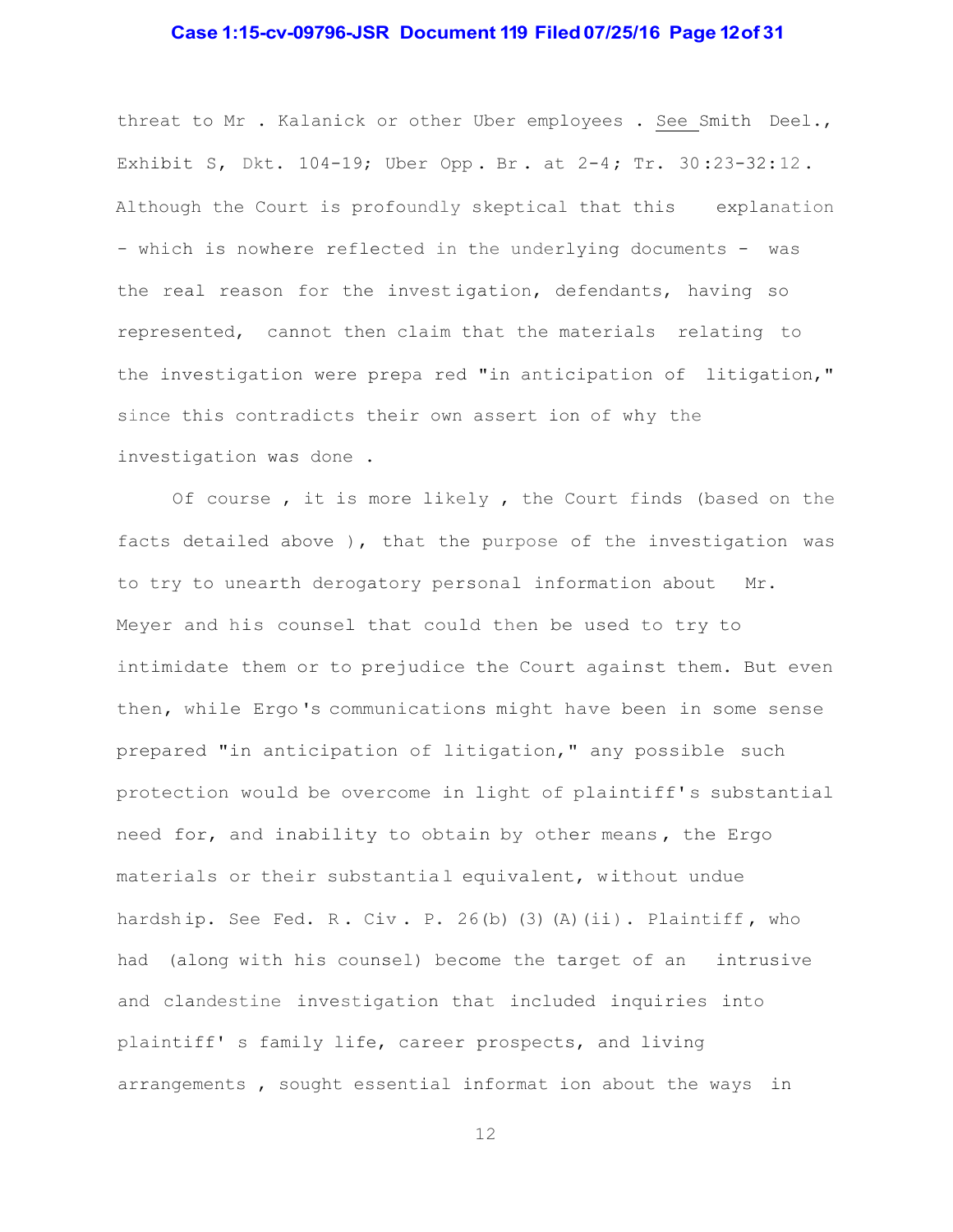### **Case 1:15-cv-09796-JSR Document 119 Filed 07/25/16 Page 13 of 31**

which the investigation was corrunit ted and for what purposes. Ergo 's communicat ions contained crucial details about, for example , the nature of the investigator 's contacts and Ergo 's analysis of the discovered informat ion, as well as Ergo 's responses once Ergo was asked to provide details on its investigation in connection with inquiries made by the plaintiff and the Court. Moreover, previous attempts by plaintiff to gain information about the Ergo investigation had resulted, first, in false denials, and then in an effort by defendants to impose conditions on plaintiff 's access to this information, see, e.g., Smith Deel., Exhibit T, as well as to limit the documents and individuals to which plaintiff would have access for review and deposition purposes. See Uber Opp . Br . at 9-10. In this situation, any possible work-product protection attaching to Ergo 's communications was clearly overcome . See Fed . R . Civ . P.  $26(b)$  (3) (A) (ii).

Furthermore, there is a "crime-fraud" except ion to the work-product doctrine , as there is to the attorney-client privilege. See In re Richard Roe, Inc. (Roe I), 68 F.3d 38, 39 (2d Cir. 1995); In re Grand Jury Subpoena Duces Tecum Dated Sept . 15, 1983, 731 F.2d 1032 , 1038 (2d Cir. 1984). The crimefraud exception applies when there is "(i) a determination that the client commun ication or attorney work product in question was itself in furtherance of the crime or fraud and (ii)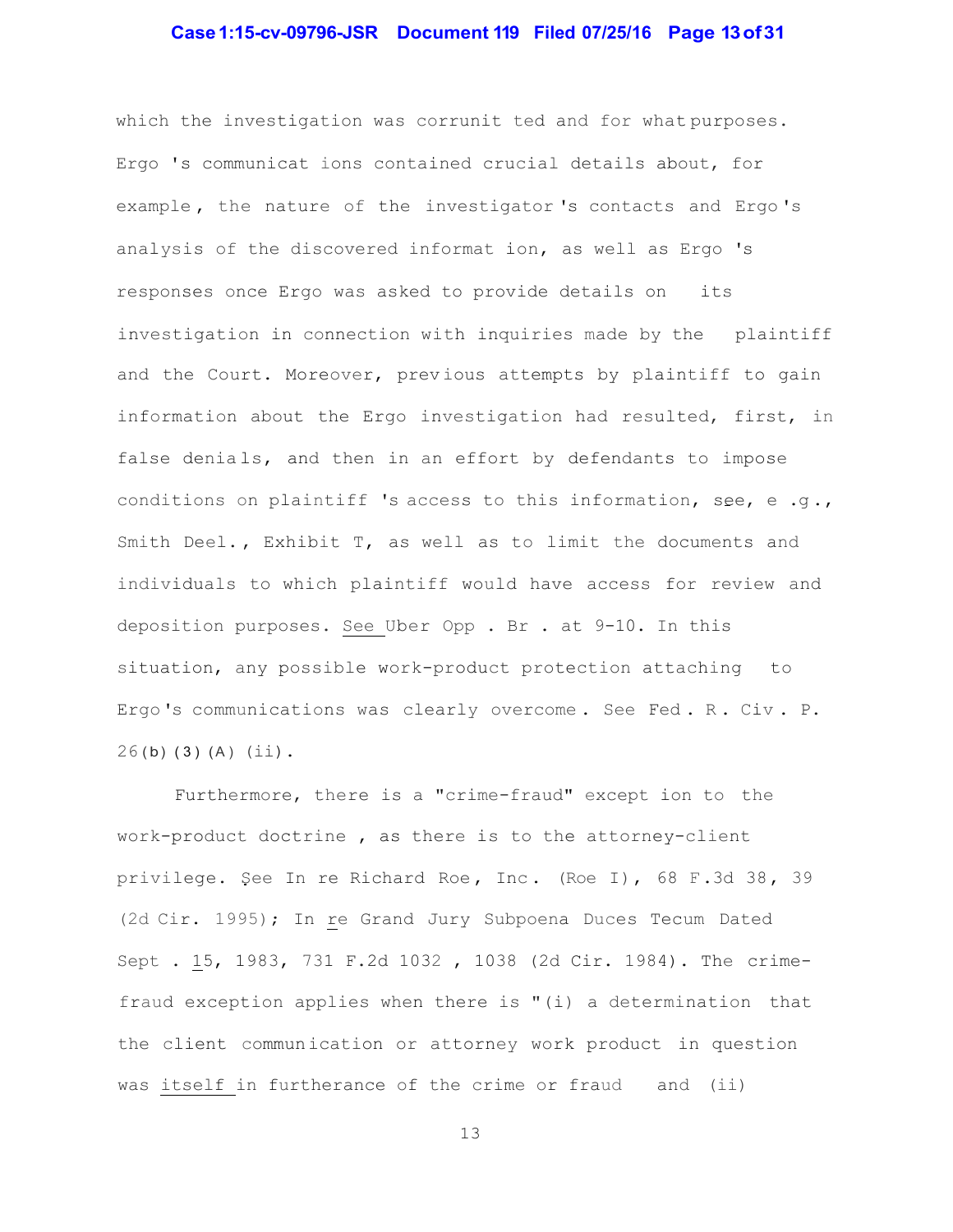# **Case 1:15-cv-09796-JSR Document 119 Filed 07/25/16 Page 14 of 31**

probable cause to believe that the particular communication with counsel or attorney work product was intended in some way to facilitate or to conceal the criminal activity." In re Richard Roe, Inc. (Roe II), 168 F.3d 69, 71 (2d Cir. 1999) (internal quotation marks omitted). Here, the Court finds that Ergo, in investigating plaintiff, was engaged in fraudulent and arguably criminal conduct , and that many of the documents over which Ergo claimed work -product protection were intended to facilitate this fraudulent and arguably criminal activity. These documents included emails to Uber representatives concerning the scope of the project, the Ergo investigator' s emails to sources and his recordings of phone calls with sources, and emails between Ergo employees preparing the report for transmittal to Uber.

As previously noted, it is undisputed that Ergo 's investigator, Mr. Santos-Neves, made blatant misrepresentations to indiv iduals that he contacted in order to gain information about plaintiff and plaintiff's counsel . As Ergo' s counsel acknowledged at oral argument, Mr. Santos-Neves "dissembled" and "used false pretenses" in the context of reaching out to the individuals that he interviewed. See Tr. 12:4-6. For example, Mr. Santos-Neves was not, in fact, "attempting to verify the professional record and/or previous employment of various upand-coming researchers in environmental conservation," "profiling top up-and-coming labor lawyers ," or conducting a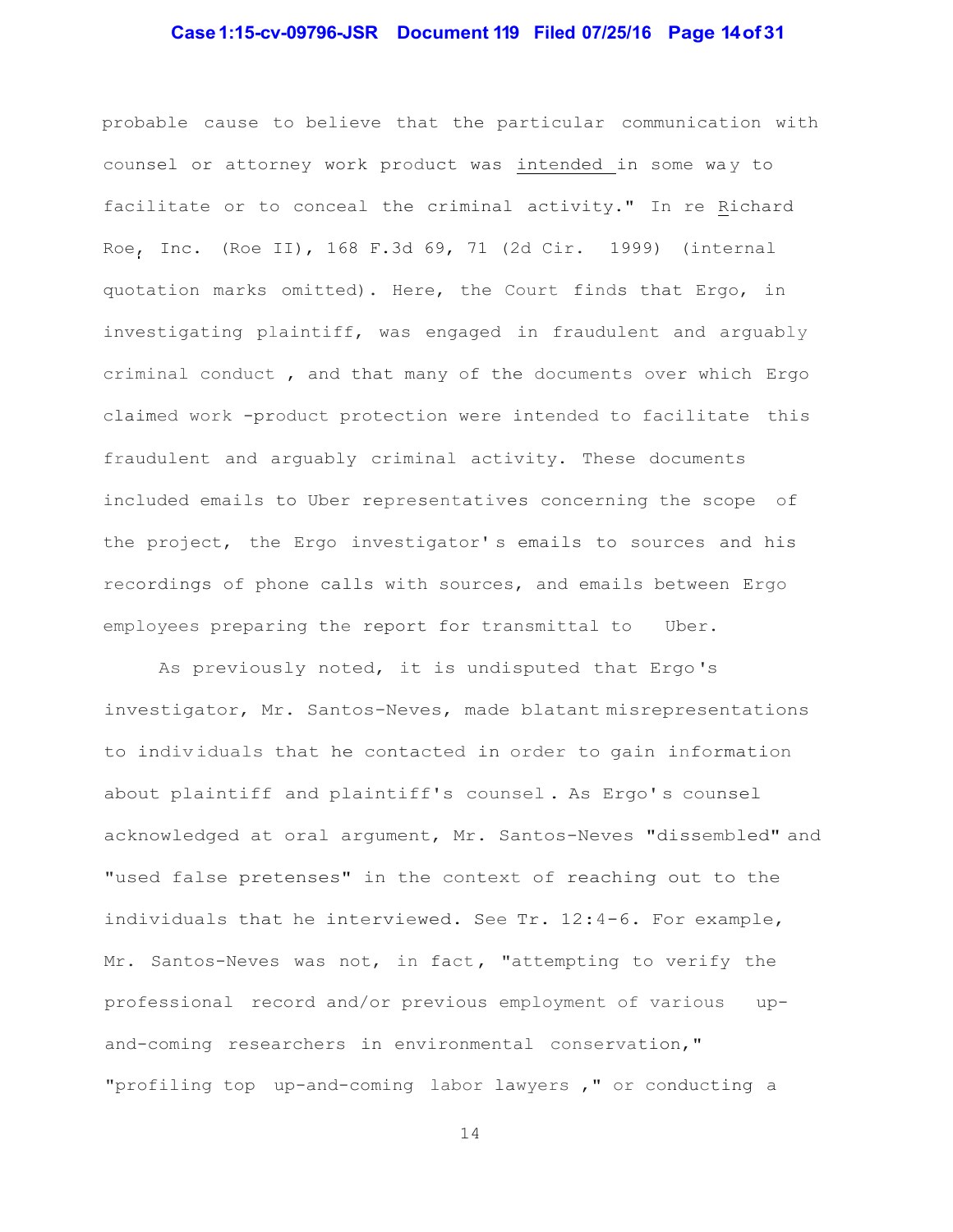### **Case 1:15-cv-09796-JSR Document 119 Filed 07/25/16 Page 15 of 31**

"real estate market research project for a client ." Smith Deel. , Exhibits I, J, and K.

Ergo contended at oral argument that M r. Santos-Neves made these misrepresentations "in the written communications . to initiate the conversation . . and then to have a forthright conversation ." Tr . 19 :17-25 . However , the use of an initial pretext clearly influenced the nature and tenor of the resulting conversation . Moreover , Mr . Santos-Neves engaged in misrepresentations during his phone calls, not mer ely in his initial outreach emails . For example, Mr . Santos-Neves told one of his "sources" over the phone : "Let me tell you a little bit about the research pro ject . It 's actua lly pretty straightforward, pretty simple. A client hired us to profile up and corning people in environmental conservation, and so there's a number of people we 've been researching and profiling ." ERGO 073, 00 :25-00 :44 . In response to the source 's statement "the whole thing is very myster ious to me ," Mr . Santos-Neves stated "Yeah pretty much I think you got a sense it pretty much works like a head hunting thought process. " Id . at 1 :58-2 :10 . Mr. Santos-Neves went on to ask the source several questions about the plaintiff, including whether the source knew "of any personal issues that might affect [plaintiff 's] professional reputation," id. at  $8:35-8:45$ , and whether the plaintiff had "butted heads with the law in any way." Id. at  $9:32-9:42$ . The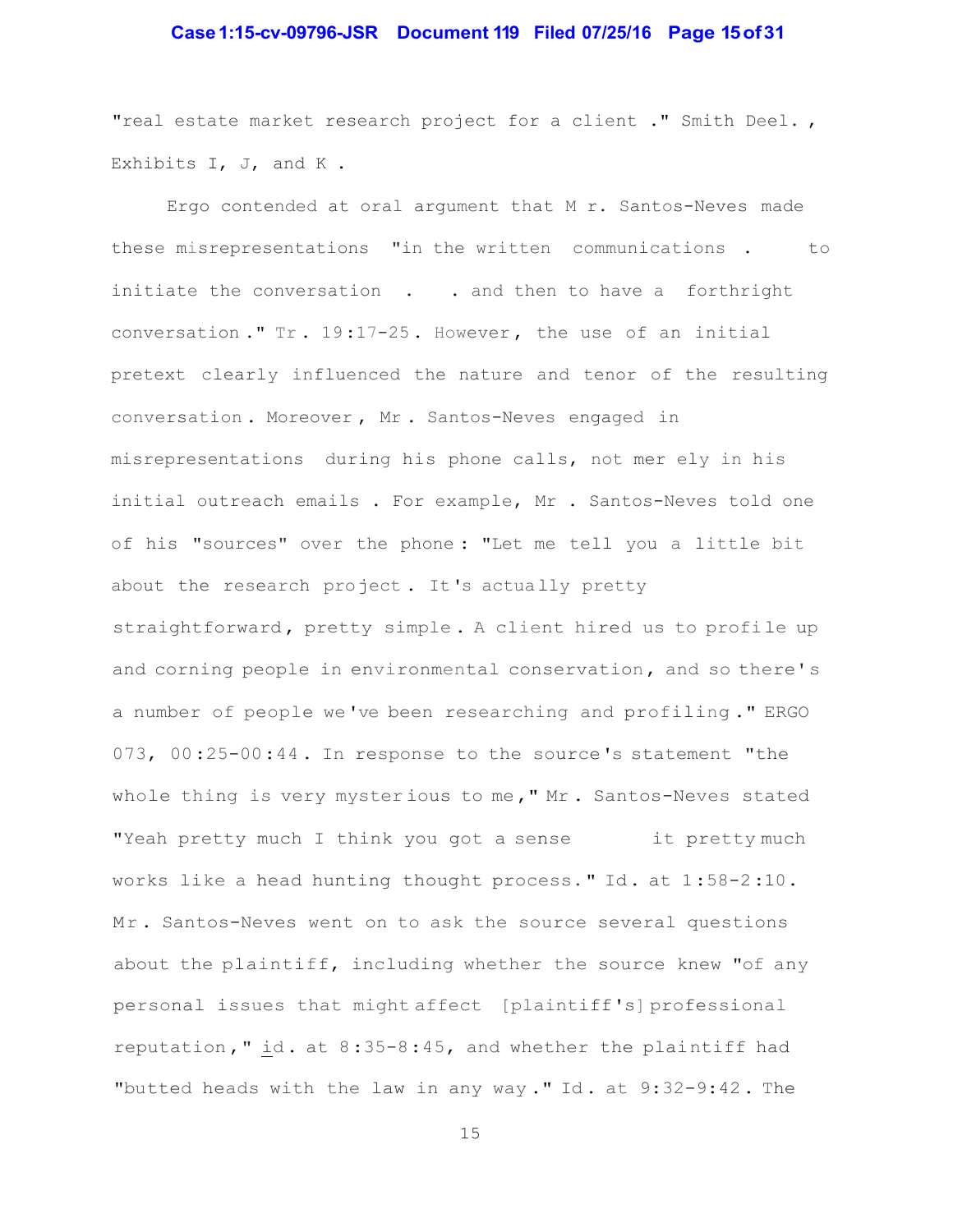# **Case 1:15-cv-09796-JSR Document 119 Filed 07/25/16 Page 16 of 31**

Ergo investigator 's fraudulent misrepre sentation s, therefore, broadly influenced his interactions with the sources to whom he spoke .

Moreover , Mr . Santos-Neves was not acting as any kind of rogue investigator ; his misrepresentations were condoned by the highest levels of Ergo leadership . Mr. Santos-Neves directly and unabashed ly referred to his claims to sources as a "cover " in an email to Ergo Managing Partner Egeland . See Smith Deel ., Exhibit 0, at ERG0-0000665 . Mr . Egeland responded by approving a proposal for Mr. Santos-Neves to return to one or two sources. See id . Further , Mr. Egeland testified at his deposition that at the time he received the email containing the "cover" language from Mr . Santos-Neves , he did not see it as a problem that the sources bel ieved (falsely) that Mr . Santos-Neves was creating a report on leading figures in conservation . See Declaration of James H . Smith in Support of Plaintiff 's Reply M emorandum of Law in Suppor t of His Motion for Relief Related to the Erg o Investigation ("Smith Reply Deel ."), Exhibit D (Egeland Dep .), Dkt. 118-4, 97:17-98:9. Indeed, at his deposition, Mr. Egeland testified that Ergo analysts, as a more general matter, mislead sources about the reason why they are reaching out to them to collect information . See id . at 32 :21-33 :3 . Additionally , Ergo has acknowledged that before the project was completed, Mr. Santos-Neves told another Ergo Managing Partner, Mr. Moneyhon,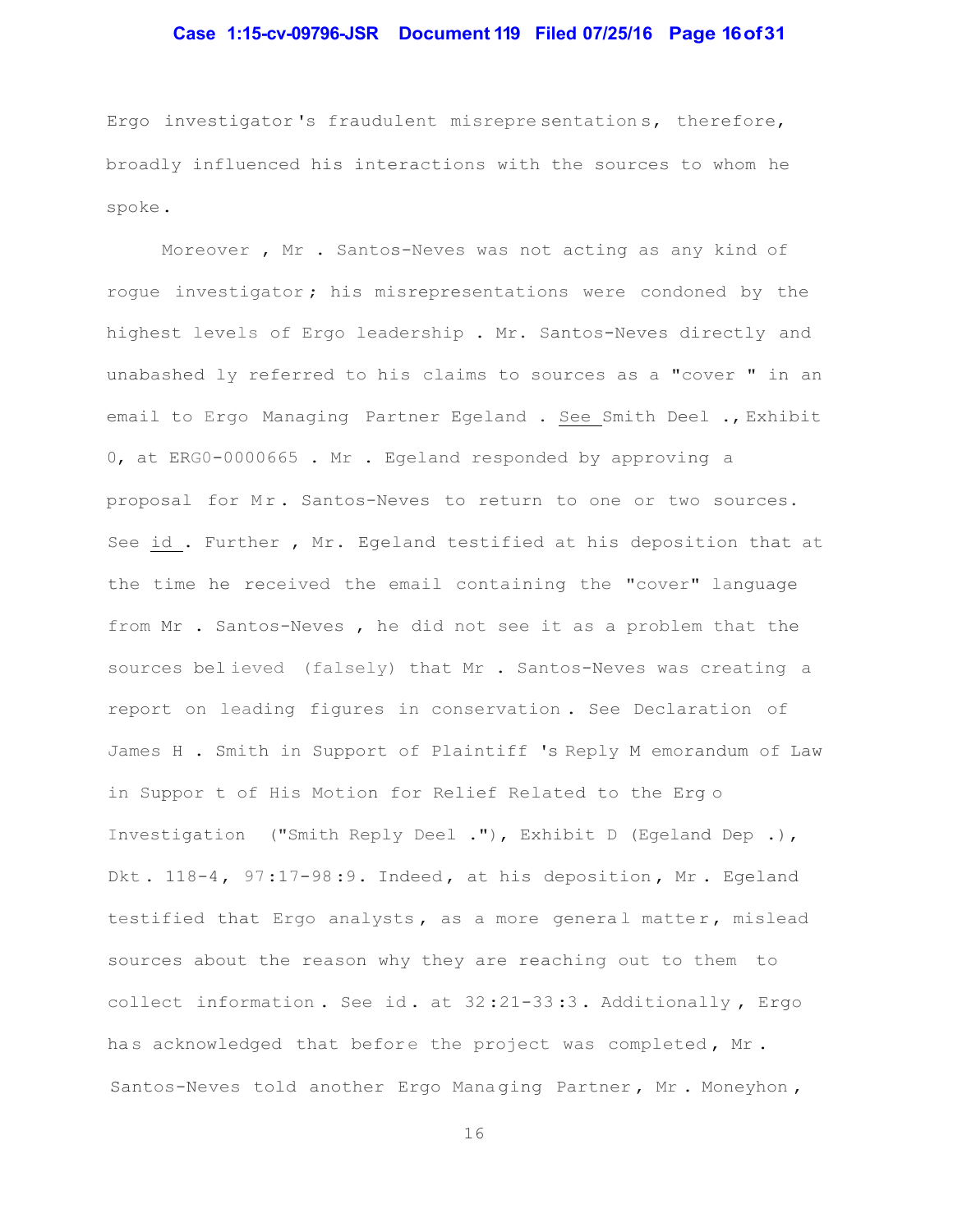### **Case 1:15-cv-09796-JSR Document 119 Filed 07/25/16 Page 17 of 31**

that he had used false pretenses . See Ergo Opp . Br. at 5. Ergo cannot , therefore, d isavow responsibility for the fraudulent mis representations made by M r. Santos-Neves.

Furthermore, Ergo's fraudulent misreprese ntations were both intentional and material. The fact that Ergo describes its conduct as an effort to "help solicit information while also protecting the identity of his client," Ergo Letter dated June 16, 20164 at 2, is not inconsistent with the existence of fraudulent intent. Likewise, Ergo' s false statement s to sources were intended to, and did, induce the investigator' s interlocutors to provide information that they would not otherwise have prov ided . Indeed, Ergo acknowledged that Mr. Santos-Neves used false pretenses "to initiate a conversation, to get over that hump." Tr. 19 :17-24; see also, e.g., Smith Reply Deel., Exhibit D (Egeland Dep. ), 36 :12-20 .

Ergo argues, however, that its actions did not constitute fraud because they did not cause actual damages, a requiremen t of New York's civil fraud statute. See Ergo Letter dated June 16, 2016 at 2-3, cit ing Loreley Fin. (Jersey ) No . 3 Ltd. v . Wells Fargo Sec., LLC, 797 F.3d 160, 170 (2d Cir. 2015) ("Under New York law, fraud requires proof of (1) a mate rial misrepresenta tion or omission of a fact, (2) knowledge of that

<sup>4</sup> This letter wa s sent by Ergo to the Court . Plaintiff responded in a letter da ted June 21, 2016, and Ergo replied in a letter dated June 23, 2016 . All three of these letters will be docketed along with this Opinion and Order .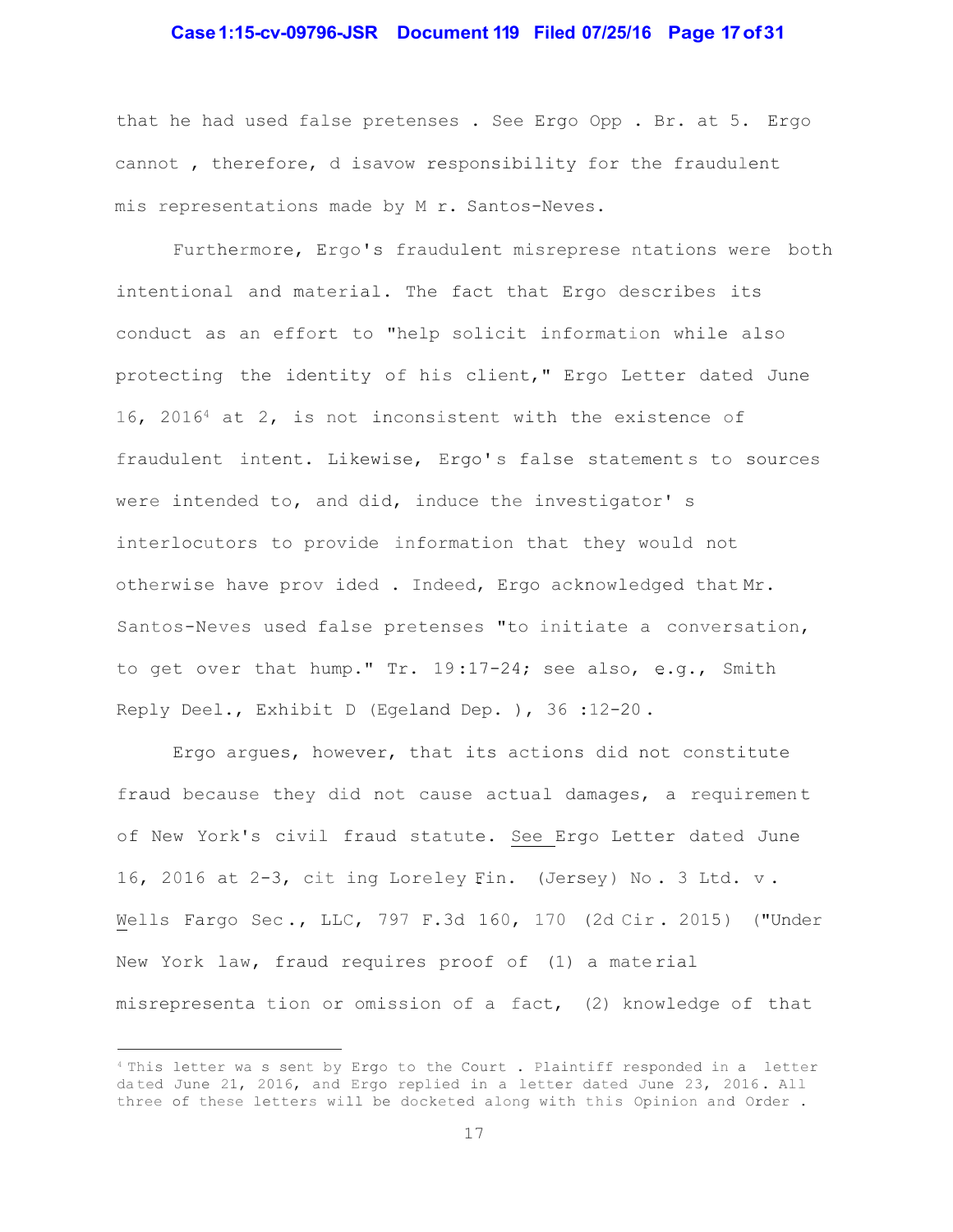# **Case 1:15-cv-09796-JSR Document 119 Filed 07/25/16 Page 18 of 31**

fact 's falsity , (3) an intent to induce reliance , (4) justifiable reliance by the plaintiff, and (5) damages ."); see also Lama Holding Co. v. Smith Barney Inc., 668 N.E.2d 1370, 1373 (N .Y . 1996) ("The true measure of damage is indemnity for the actual pecuniary loss sustained as the direct result of the wrong or what is known as the 'out-of-pocket' rule") (internal quotation marks omitted) .

But Ergo's argument fundamentally misapprehends the nature of the crime-fraud exception . The purpose of this exception is "to assure that the seal of secrecy . between lawyer and client does not extend to communications made for the purpose of getting advice for the commission of a fraud or crime ." United States v. Zolin, 491 U.S. 554, 563 (1989) (internal quotation marks omitted) .<sup>5</sup> As the Second Circuit has stated :

The rationale for the [crime-fraud] exclusion is closely tied to the policies underlying these pr ivileges . Whereas confidential ity of communications and work product facilitates the rendering of sound legal advice , advice in furtherance of a fraudulent or unlawf ul goal cannot be considered "sound ." Rather advice in furtherance of such goals is socially perverse , and the client 's communications seeking such advice are not worthy of protection .

In re Grand Jury Subpoena , 731 F .2d at 1038 . If actual damages had to be shown in order for "fraud" within the meaning of the

 $\degree$  While this formulation of the crime-fraud exception is based on the attorney-client privilege , the crime-fraud except ion also applies to the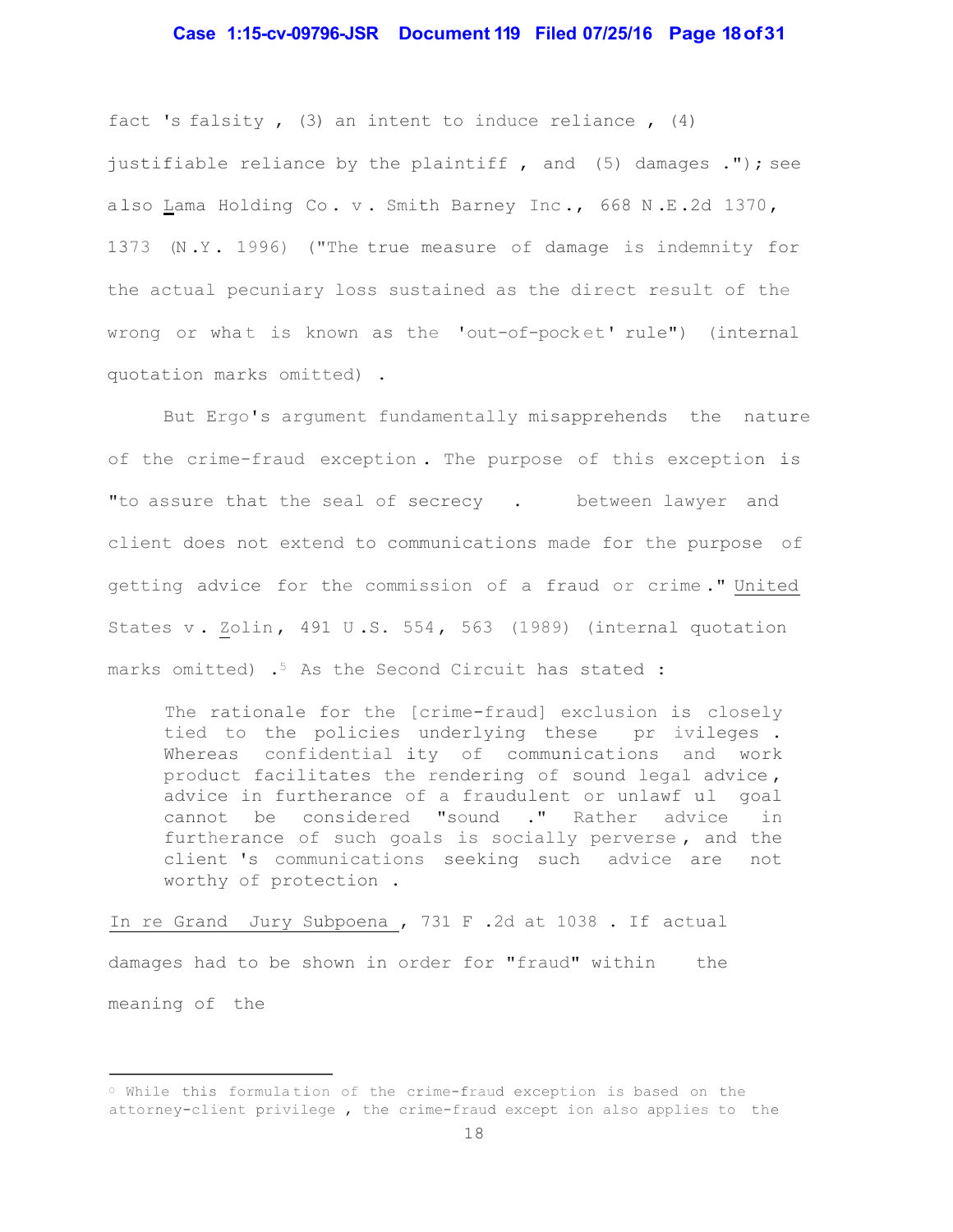work-product doctrine, as noted supra. See In re Richard Roe, 68 F.3d at 39; In re Grand Jury Subpoena , 731 F .2d at 1038 .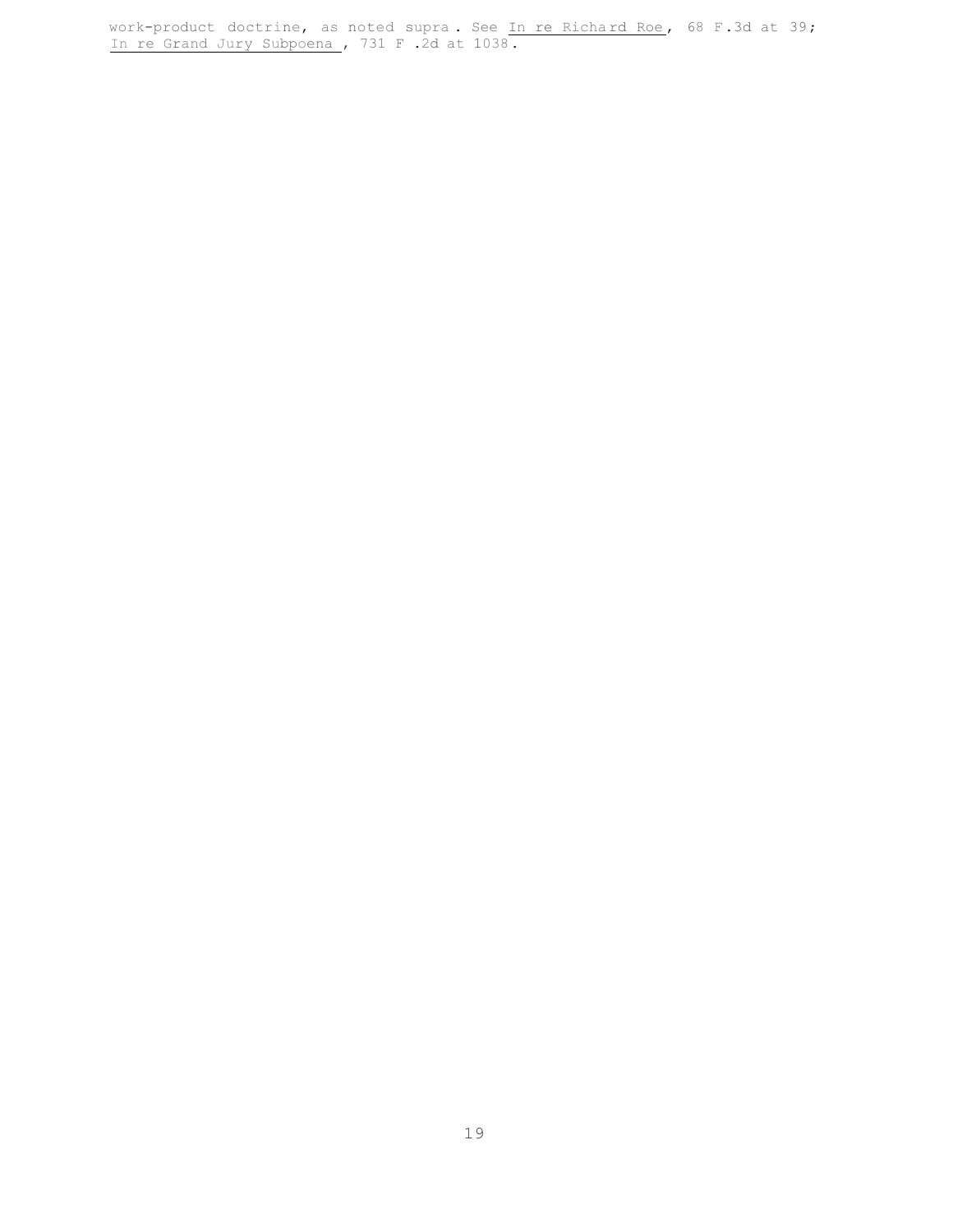#### **Case 1:15-cv-09796-JSR Document 119 Filed 07/25/16 Page 19 of 31**

crime-fraud exception to occur , then the attorney -client privilege and/or work -product doctrine could cover , for example , a communication from a client to a lawyer asking for help in cheating an unsuspecting adversary out of money , as well as the lawyer's response to the client "let's do it, and here's how!" Such a result would be clearly incompatible with the policies underlying the privilege doctrines and exceptions thereto . Moreover, it is worth noting that criminal fraud statutes, such as the federal criminal mail and wire fraud statutes, do not require a showing of damages. See 18 U.S.C. §§ 1341, 1343; Neder v . United States , 527 U .S . 1, 24-25 (1999). In sum, Uber and Ergo may not escape the application of the crime-fra ud exception when many of the Ergo materials they seek to protect so manifestly fall within the categories of communications not to be covered by the cloak of privilege .

Ergo next seeks to defend itself by citing, in particular, two district court cases in which courts concluded that it was not a vio lation of attorney disciplinary rules for investigators to pose as customers of the opposing party in order to investigate compliance with a cease-and -desist letter in a trademark case, see Gidatex, S.r.L. v. Campaniello Imports, Ltd., 82 F. Supp. 2d 119, 122-23 (S.D.N.Y. 1999), or to determine whether the opposing party was complying with the terms of a consent order, see Apple Corps Ltd. v. Int'l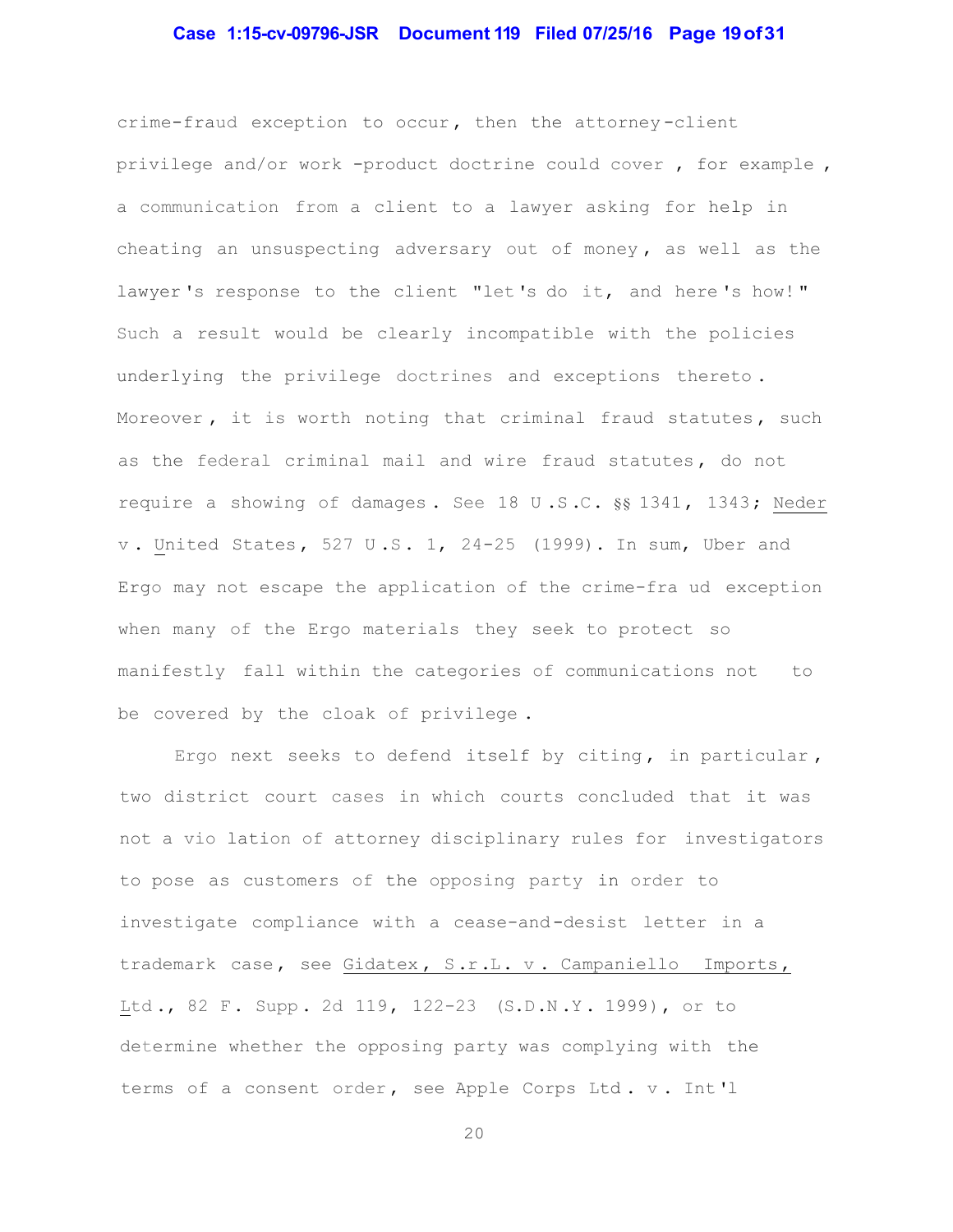### **Case 1:15-cv-09796-JSR Document 119 Filed 07/25/16 Page 20 of 31**

Collectors Soc. , 15 F. Supp. 2d 456, 461-62, 475-76 (D.N. J. 1998). See Ergo Letter dated June 16, 2016 at 2; see also Ergo Opp. Br. at 3. The instant case, however, is sharply distinguishable from the cases that Ergo cites. Ergo has not claimed that it was seeking to investigate misconduct that plaintiff had perpetrated vis-a-vis Uber (as was the situation in Gidatex), let alone discover whether plaintiff and his counsel were disobeying an existing court order (as was the situation in Apple) .

Furthermore, even if (contrary to the Court's interpretation) Gidatex and App le could be read to support the proposition that investigators working on behalf of a party to litigation may properly make misrepresentations in order to advance their own interests vis-a-vis their legal adversaries, this Court would reject such a proposition. The New York Rules of Professional Conduct require lawyers to adequately supervise non-lawyers retained to do work for lawyers in order to ensure that the non-lawyers do not engage in actions that would be a violation of the Rules if a lawyer performed them. See N.Y. Rules of Professional Conduct § 5 .3 ; see also Upjohn Co. v . Aetna Cas . & Sur. Co. , 768 F . Supp. 1186, 1214-15 (W.D. Mich. 1990). Actions that a lawyer may not ethica lly take include knowingly making a false statement of fact, see N.Y. Rules of Professional Conduct at § 4.1, and engaging in "conduct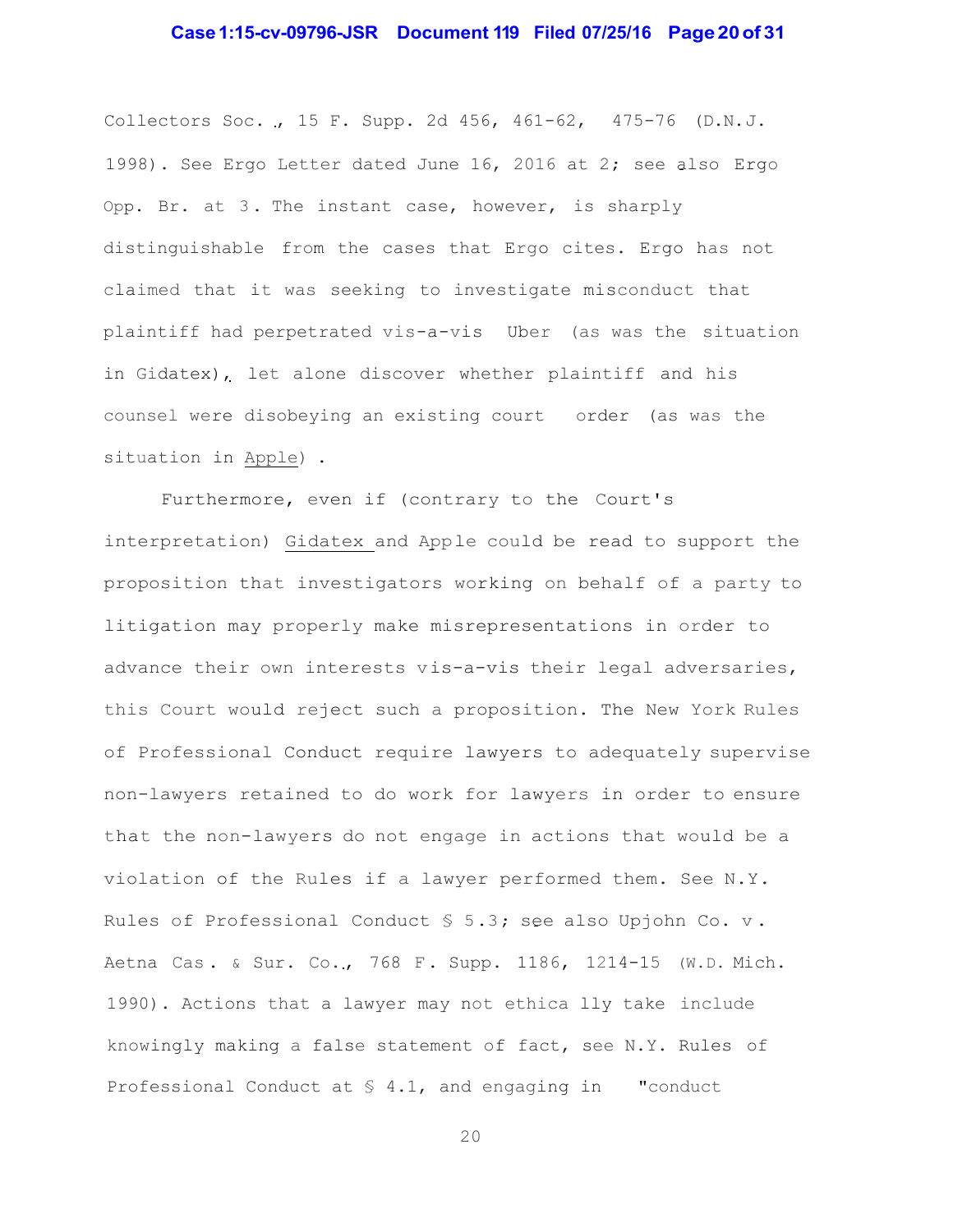#### **Case 1:15-cv-09796-JSR Document 119 Filed 07/25/16 Page 21 of 31**

involving dishonesty, fraud, deceit or misrepresentation," id. at  $\frac{1}{2}$  8.4(c).

Even beyond the rules of professional conduct, moreover, litigation is a truth-seeking exercise in which counsel, although acting as zealous advocates for their clients, are required to play by the rules . See Nix v . Whiteside, 475 U .S . 157, 166 (1986) . It would plainly contravene this truth-seeking function if non-lawyers working for counsel , such as Ergo , could make fraudulent representations in order to surreptitiously gain information about litigation adversa ries through intrusive inquiries of their personal acquaintances and business associates .

Remarkably , Ergo seeks to distance itself from rules governing attorneys ' conduct by contending that Ergo was not "involved in the litigation process at all," Ergo Opp. Br. at 8, "had no intent to affect this litigation in any way," id., and was unaware of any "special duties incumbent on lawyers or others at Uber who were involved in the litigation ," id . Ergo 's protestations of innocent ignorance are at odds with the joint representation of Ergo 's Managing Partners , in writing to Uber 's Mr. Henley to accept Uber's assignment to investigate plaintiff, that "we do quite a bit of this work for law firms ." Smith Deel ., Exhibit E, at ERG0-0001174 . Furthermore , Ergo 's work proposal , sent in response to an request from Uber for "some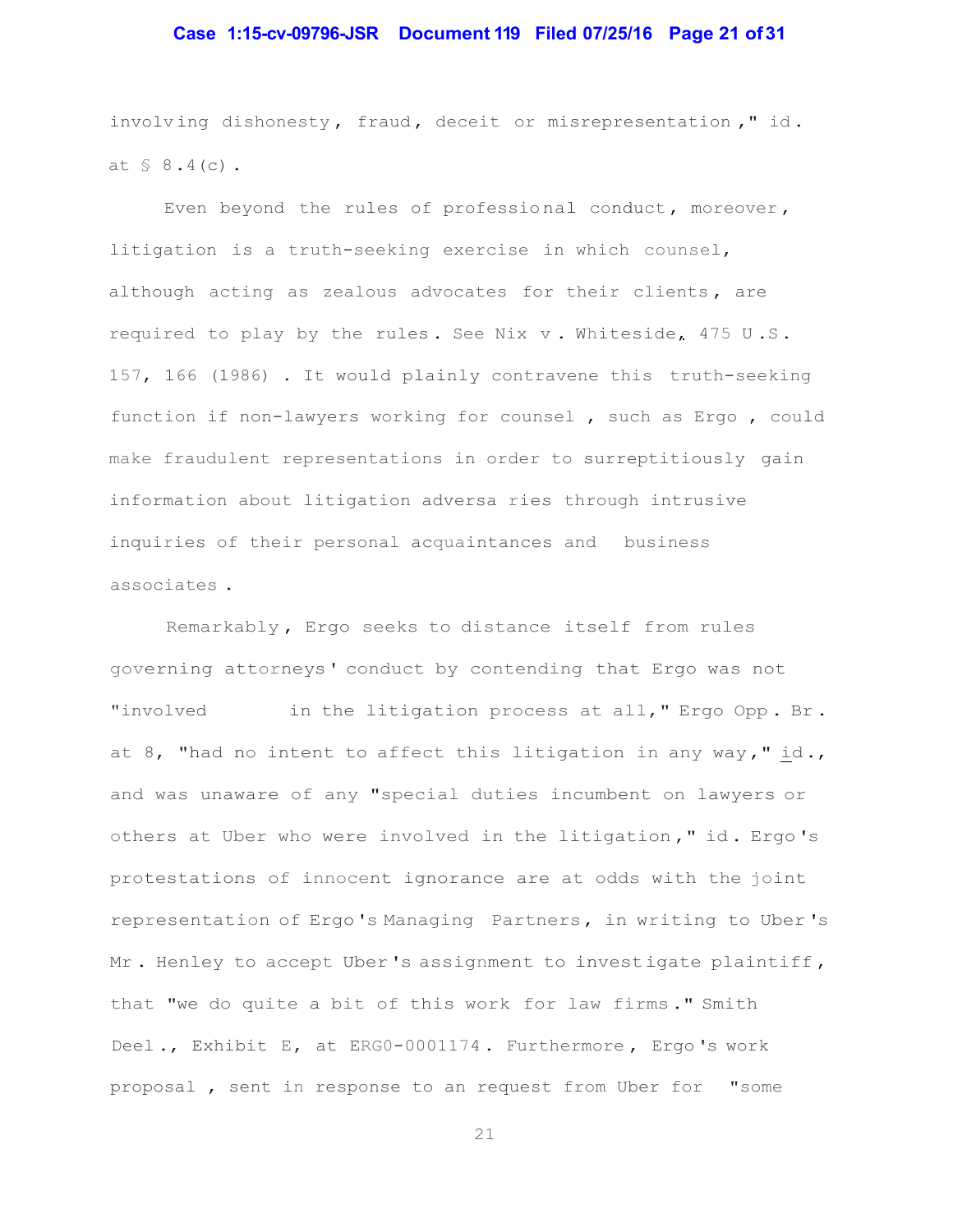# **Case 1:15-cv-09796-JSR Document 119 Filed 07/25/16 Page 22 of 31**

discreet research on the individual that 's filed" a lawsuit , included "highlight[ing] all derogatories," a proposition that Uber immediately approved . See Smith Deel. , Exhibit E, at ERG0- 0001172 , 0001178 , 0001185 . It bears asking what Ergo 's employees could possibly have thought its resea rch would be used for, if not to affect in some way the litigation against plaintiff Meyer . The Court therefore finds unconvincing Ergo 's effort to disclaim any responsibili y for conduct that risked perverting the processes of justice .

For all of these reasons , the Court rejects Ergo 's efforts to disavow participation in fraudulent and arguably criminal conduct . Moreover , if Ergo 's misrepresentations to sources were not sufficient evidence of the applicability of the crime-fraud exception , two additional features of Ergo 's conduct highlight their conduct 's impropriety . First, although Ergo was located in New York, Ergo, as previously noted, did not possess a private investigator 's license to engage in its investigative activities, as required by New York law. See .Y. General Business Law § 70 . Violation of this licensing prov ision may itself be prosecuted as a criminal misdemeanor . See id .

Ergo seeks o explain this violation as, variously, an "oversight $[$  of a small company with limited resources  $,$  " see Ergo Opp . Br . at 6, or as a product of Ergo 's understanding that its work did not "fit the traditional plain mea ning of private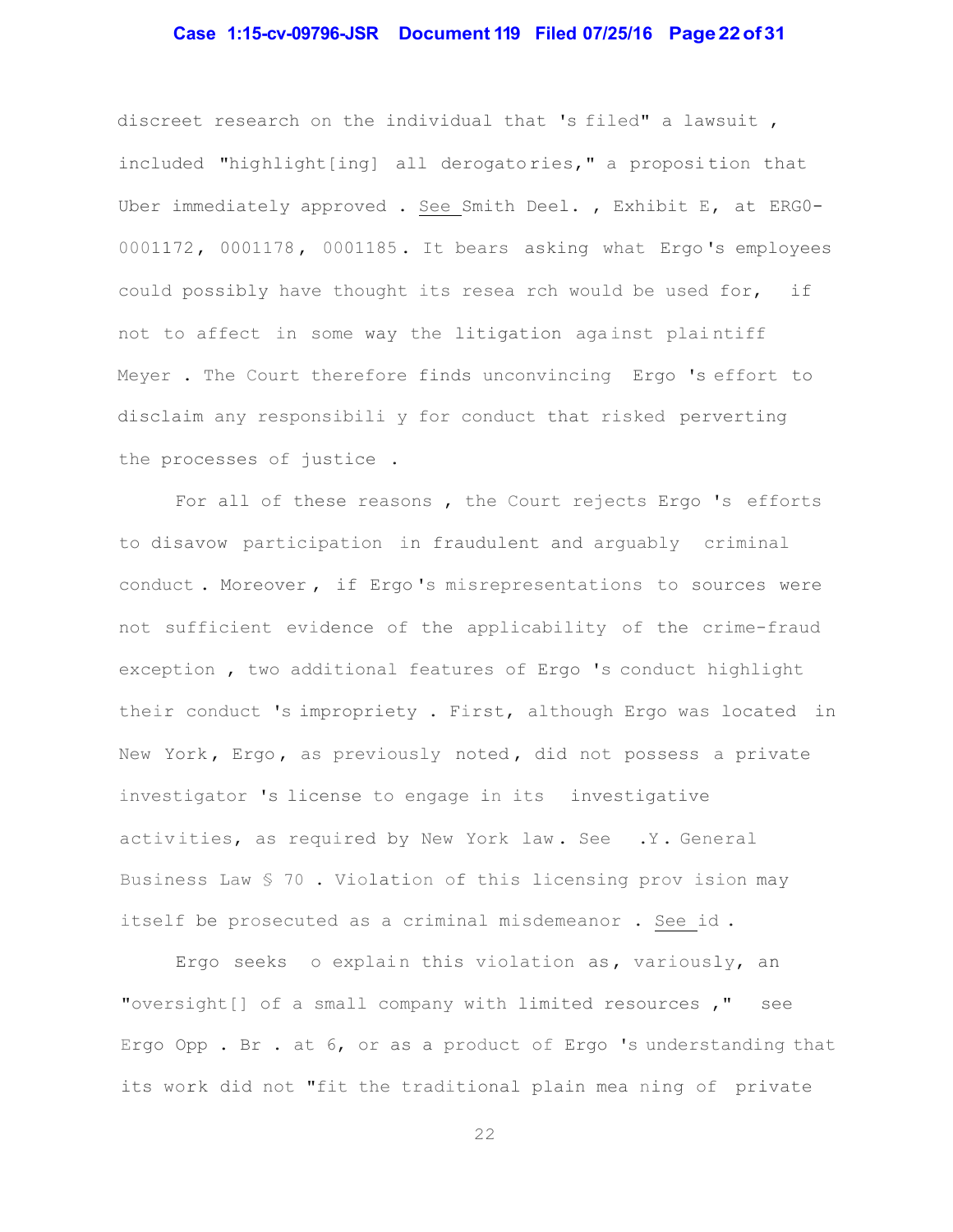# **Case 1:15-cv-09796-JSR Document 119 Filed 07/25/16 Page 23 of 31**

investigation work in New York," see Tr. 15 :11-18. But if concoct ing fictitious stories to induce acquaintances of a client' s litigation adversary to shed light on the adversary's employment , finances , family life, and motivation for bringing a lawsuit does not const itute private investigation work, then the Court does not know what would. Ergo 's failure to obey New York' s licensing laws, which carry the threat of criminal penalties, raises serious concerns about Ergo' s commitment to legal compliance.

Second, it is undisputed that Ergo's investigator Mr . Santos-Neves recorded his phone calls with sources without their knowledge or consent . See Tr. 4:23-25.6 Some of these individua ls, however, had phone numbers traceable to Connecticut and New Hampshire, where it is illegal to record telephone calls without the consent of both parties to the call. See N.H. Rev. Stat. Ann. § 570-A:2; Conn. Gen. Stat. Ann. § 52- 570d . Neithe r Ergo nor defendants has cited a case or other legal prov ision restricting these laws to scenarios in which both parties, or the party recording the phon e call, are physica lly located in Connecticut or New Hampshire. Cf . Kearney

<sup>6</sup> While Ergo asserts that no one else at Ergo knew that Mr. Santos-Neves was recording phone calls, see Tr. 16:5-10, Ergo has not suggested that Mr. Santos-Neves was violat ing Ergo policy in so doing .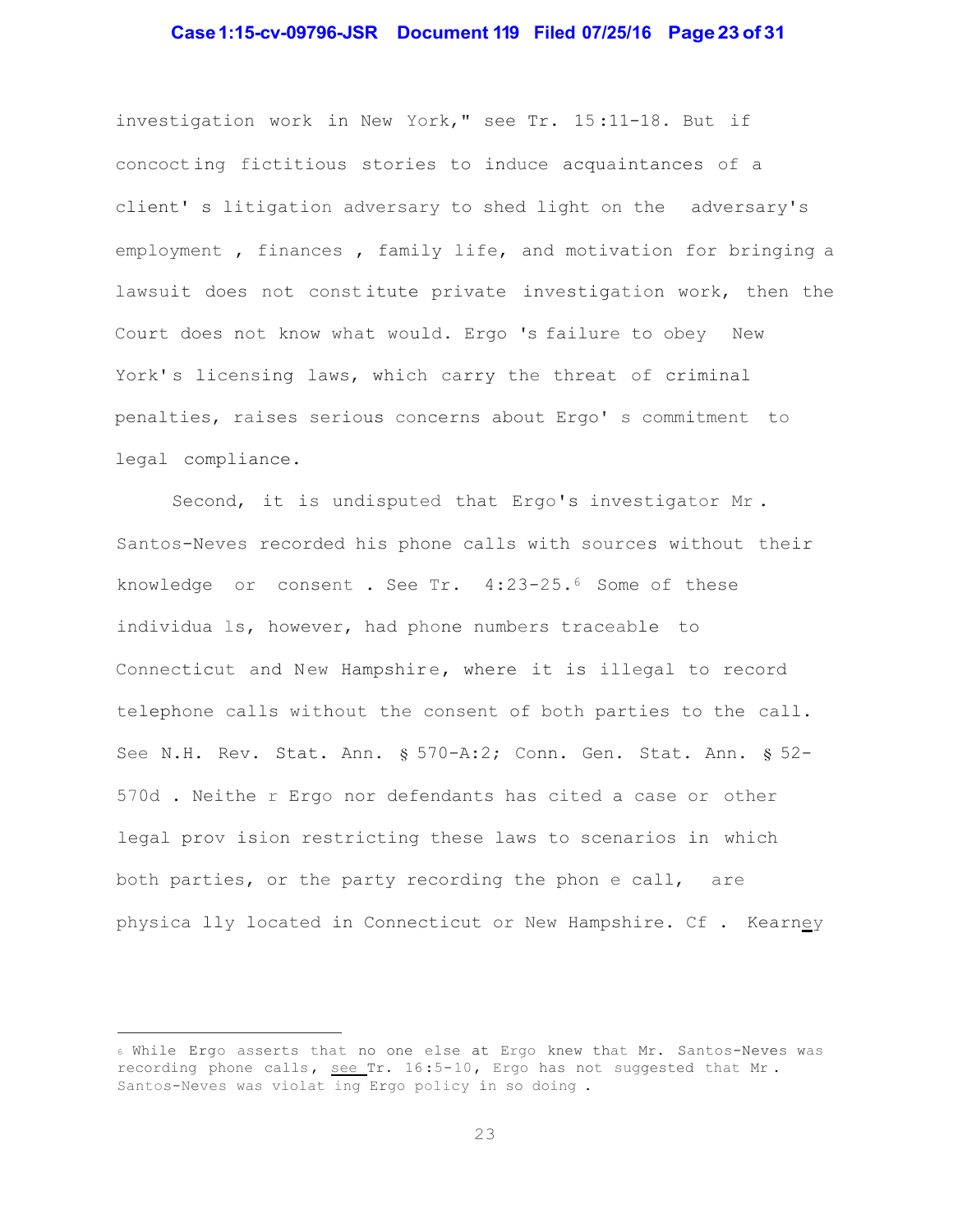# **Case 1:15-cv-09796-JSR Document 119 Filed 07/25/16 Page 24 of 31**

v. Salomon Smith Barney, Inc., 137 P.3d 914, 931 (Cal. 2006) <sup>7</sup> The Ergo investigator' s recording of phone ca lls without the consent of his interlocutors was at worst illegal and, at best, evidence of reckless disregard of the risk of failing to comply with the law.

For all of the reasons stated above, the Court denied Ergo and/or Uber 's claim of work-product prot ection for Ergo corrununica tions that were responsive to plaintiff' s subpoena (as narrowed by the Court).

As to Uber-generated materia ls, Uber asserted attorneyclient privilege and work-product protection over numerous documents. The Court denied these assertions with respect to several documents, which were listed in the Court's Order dated June 8, 2016. The primary reason for this denial was that the Court found that, in light of defendants ' representations (however doubtful) about the supposed safety-related purpose of the investigation (see supra), they were estopped from claiming

I Ergo contends that in New Hampshire , an individual cannot be held to have violated the law forbidding the recording of a telephone call wi thout consent if that person acted "wi th "a good faith belief that [his] conduct was lawful." See Ergo Letter dated June 23, 2016, citing Fischer v. Hooper, 732 A.2d 396, 400 (N.H. 1999) (internal quotation marks omitted); see also Tr. 17:5-9. However, the Fischer court distinguished such a 'good faith belief" from "intentional or reckless disregard for the lawfulness of [a person's] conduct ." See Fischer, 732 A.2d at 400. Here, the Court finds that that Mr. Santos-Neves displayed reckless disregard for the lawfulness of his conduct. Moreover, Ergo's citation of Fischer does not speak to Connecticut law. Further, even if by chance one of the individuals contacted by Ergo was located somewhere different from the locat ion suggested by the area code of his or her phone number, see Tr. 18:7-15, Ergo would have recklessly disregarded the likely possibility that the individual in question was, in fact , located in Connecticut or New Hampshi re .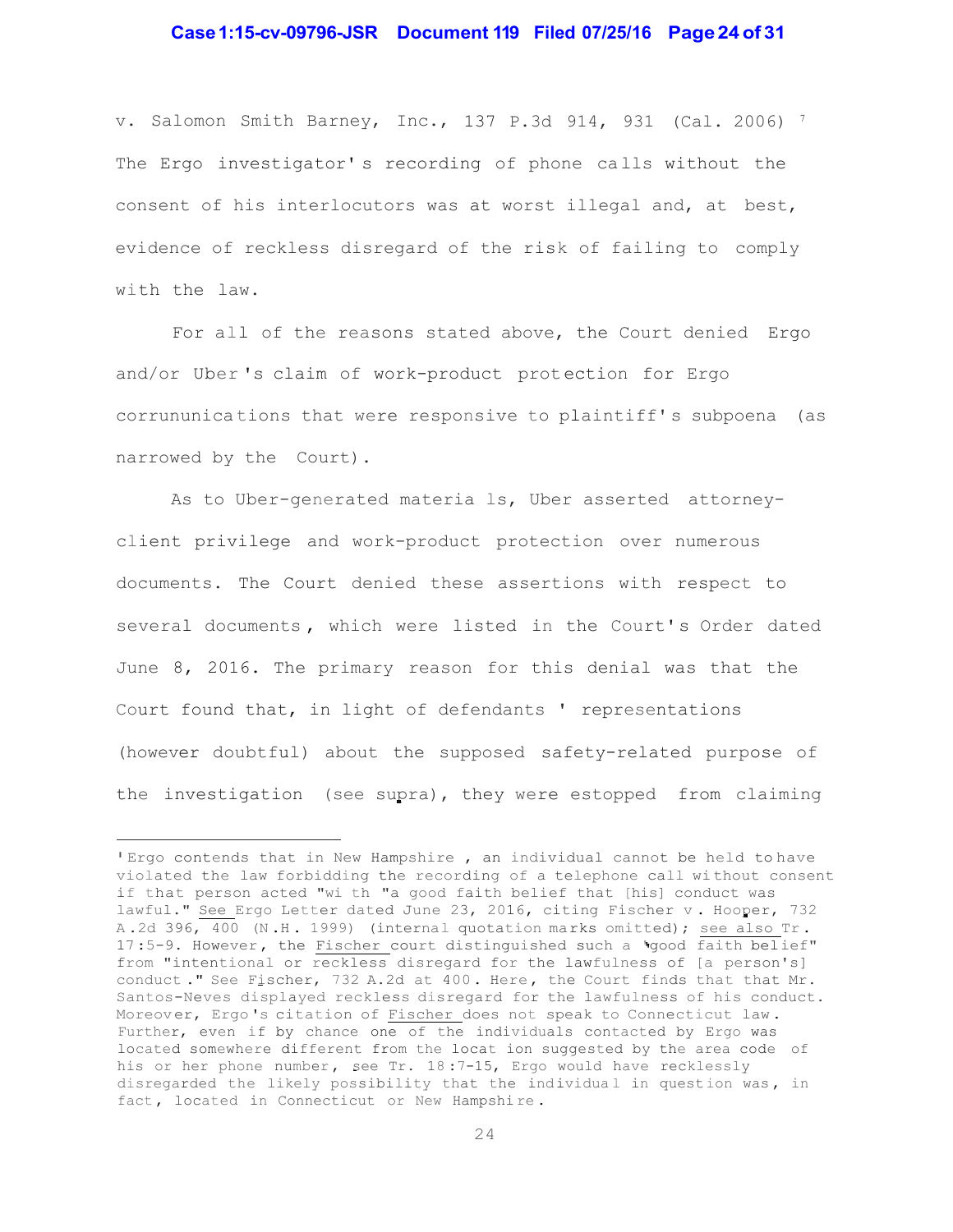### **Case 1:15-cv-09796-JSR Document 119 Filed 07/25/16 Page 25 of 31**

that these documents were either "made for the purpose of obtaining or providing legal assistance ," In re Cty . of Erie, 473 F. 3d 413, 419 (2d Cir . 2007) or were prepared "in anticipation of litigation," Fed. R. Civ. P. 26 (b)(3) (A) Moreover , to the extent that Uber claimed work -product protection over the documents that the Court ordered to be released to plaintiff 's counsel, the Court found this protection to be overcome , for reasons substantially similar to those discussed supra in connection with claims of work-product protection for Ergo' s materials. See Fed. R. Civ. P.  $26(b)$   $(3)$   $(A)$   $(ii)$ .

However, as to certain other communications over which Uber claimed privilege , the Court found that they either were covered by attorney-client privilege and/or were covered by a work product protection that was not overcome by substantial need. These communications included, for instance, emails between Mr. Kalanick 's counsel and Uber in-house counsel addressing potential responses to plaintiff' s counsel' s inquiries and letters about the Ergo investigation . As to the crime-fraud exception, the Court did not find that this exception applied to the documents over which the Court upheld Uber' s claims of privilege . For example , the Court did not find that Mr. Kalanick 's counsel , in making inaccurate representations to plaintiff 's counsel about whether Uber had commissioned the Ergo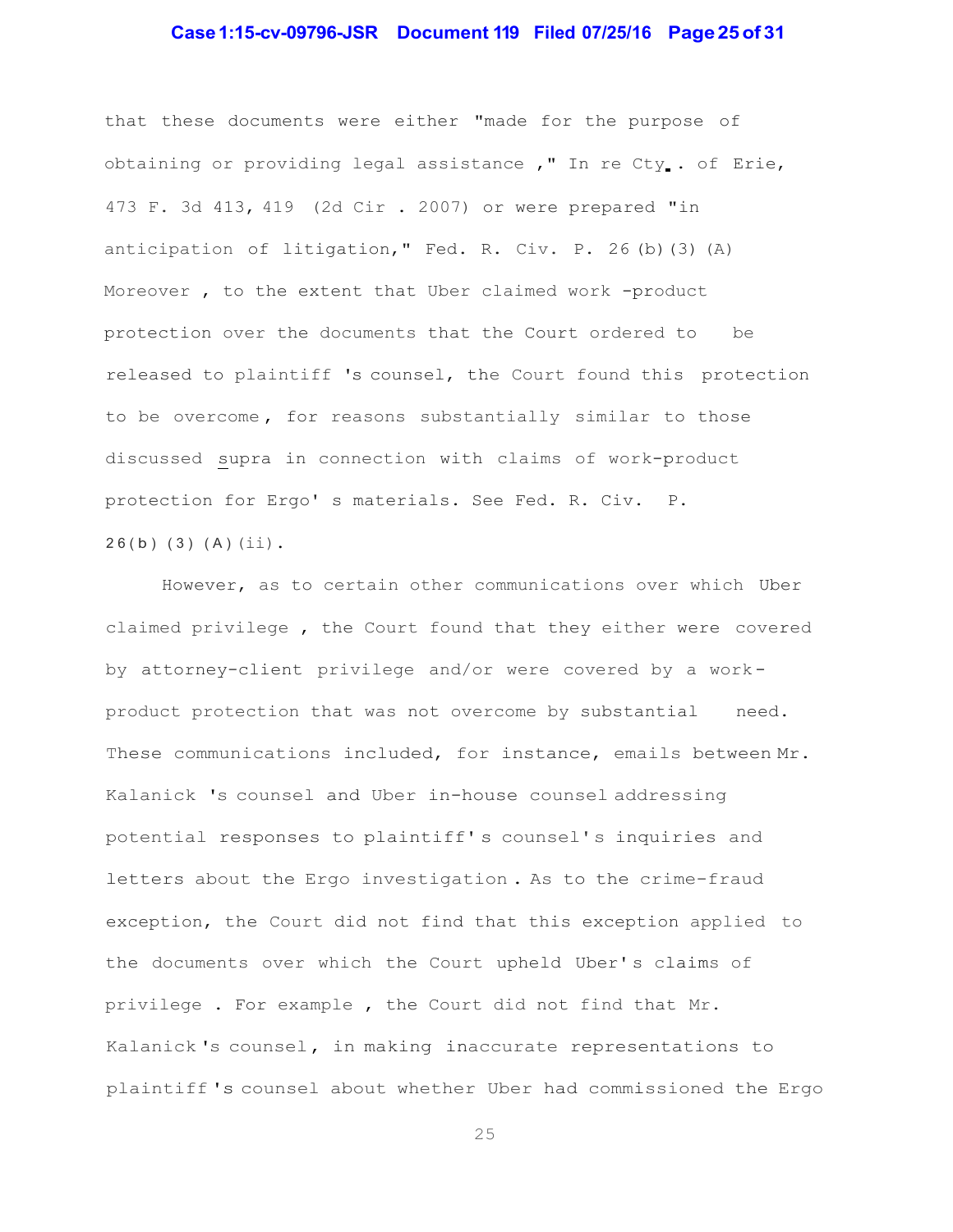# **Case 1:15-cv-09796-JSR Document 119 Filed 07/25/16 Page 26 of 31**

investigation, acted with fraudulent intent. Rather , he was the victim of inaccurate representations made to him by Uber 's inhouse counsel that, while negligent (maybe even grossly negligent), did not evidence intentional falsity. Finally, the Court denied plaintiff' s application to take the deposition of Uber' s General Counsel Salle Yoo on the basis that the releva nt facts concerning her involvement were clearly a matt er of record, and the risk that her deposition would involve potential invasion of the remaining attorney-client privilege was high.

#### PLAINTIFF 'S PRAYER FOR RELIEF

Following the foregoing discovery, plaintiff, on June 29, 2016, moved for the following relief:

(1) an order prohibiting Defendants from using any of the information obtained through Ergo' s investigation in any ma nner, including by presenting arguments or seeking discov ery concerning the same; (2) an order enjoining Defendants and Ergo from undertaking any further personal background investigations of indivictuals involv ed in this litigation through the use of false pretenses, unlicensed investigators, illegal secret recordings, or other unlaw ful means; (3) an order for monetary sanctions, including Plaintiff' s attorneys ' fees and costs related to the investigation of Plaintiff by Ergo; and (4) any other relief the Court deems just and proper, including against Ergo.

Notice of Motion and Motion for Relief Related to the Ergo Investigation, Dkt. 96. On July 6, 2016, defendants Uber and Ka lanick jointly opposed pla intiff' s motion in part, directing their opposition primarily against plaintiff's request for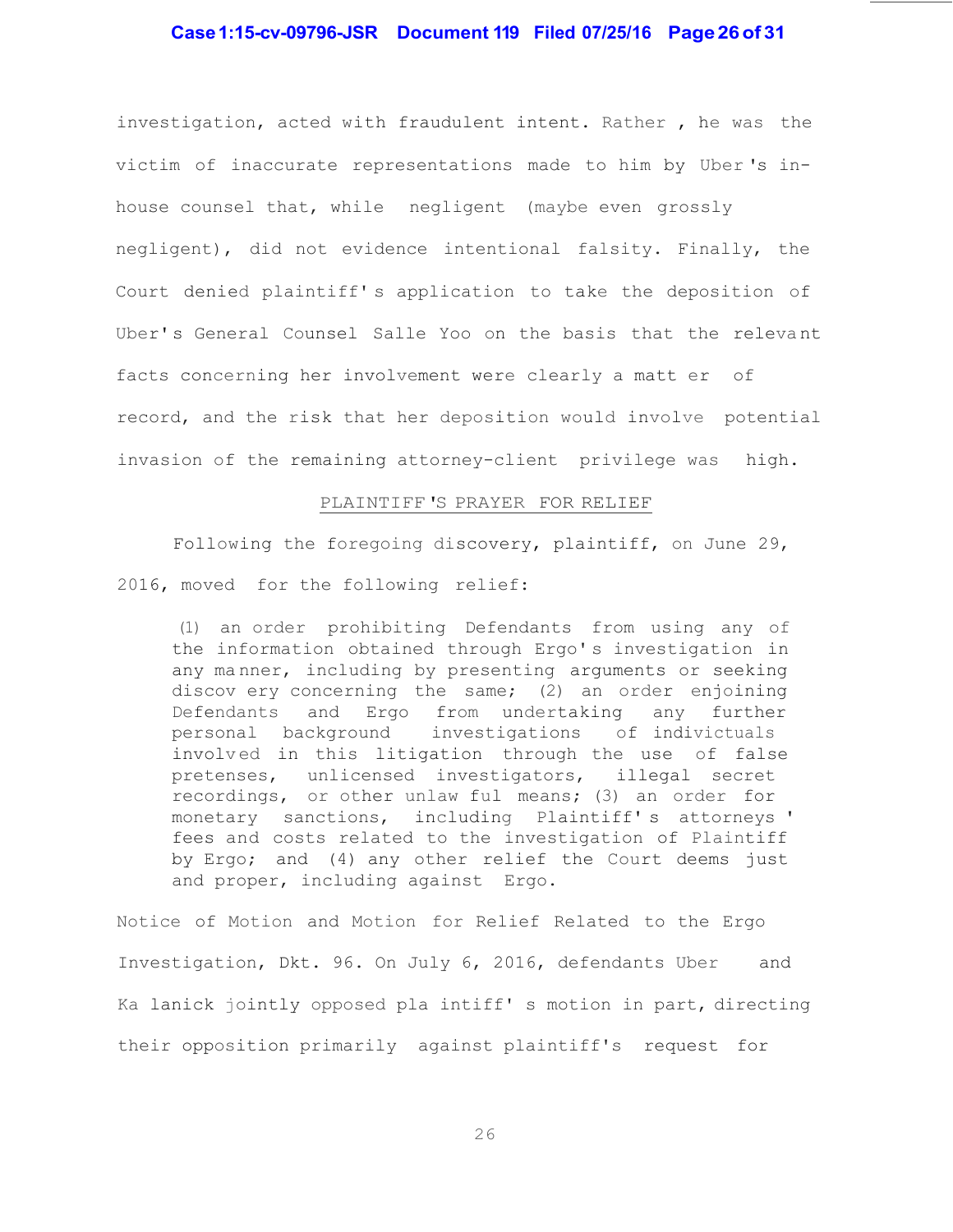# **Case 1:15-cv-09796-JSR Document 119 Filed 07/25/16 Page 27 of 31**

monetary sanctions. See Defs. Opp. Br.  $8$  On July 7, 2016, third party Ergo also submitted a response to plaintiff' s motion. See Ergo Opp. Br. Ergo consented to plaintif f's request for an order enjoining Ergo from undertaking further background investigations in connection with this litigation, but opposed further relief against Ergo. See id. at 10. Plaintiff submitted reply papers on July 8, 2016, and the Court heard oral argument on July 14, 2016. See Tr. Plaintiff and Ergo, as noted supra, had also previously sent letters to the Court regarding the legality and ethical status of Ergo' s investigation. See Ergo Letter dated June 16, 2016; Plaintiff Letter dated June 21, 2016; Ergo Letter dated June 23, 2016.

Largely through the commendable subsequent efforts of the parties ' outside counsel, however, plaintiff' s requests for relief have now been resolved , as follows:

Plaintiff first requests "an order prohibiting Defendants from using any of the information obtained through Ergo' s investigation in any manner, including by presenting arguments or seeking discovery concerning the same." See Notice of Motion. Defendants Uber and Kalanick confirmed at oral argument that they did not object to such an order, provided that it did not

<sup>8</sup>Pursuant to the Court 's direction at a joint telephone conference held on June 28 , 2016 , the parties were permitted to initially file redacted copies of their briefs and exhibits and then re-file copies that were unredacted, with the exception of very limited redactions permitted by the Court.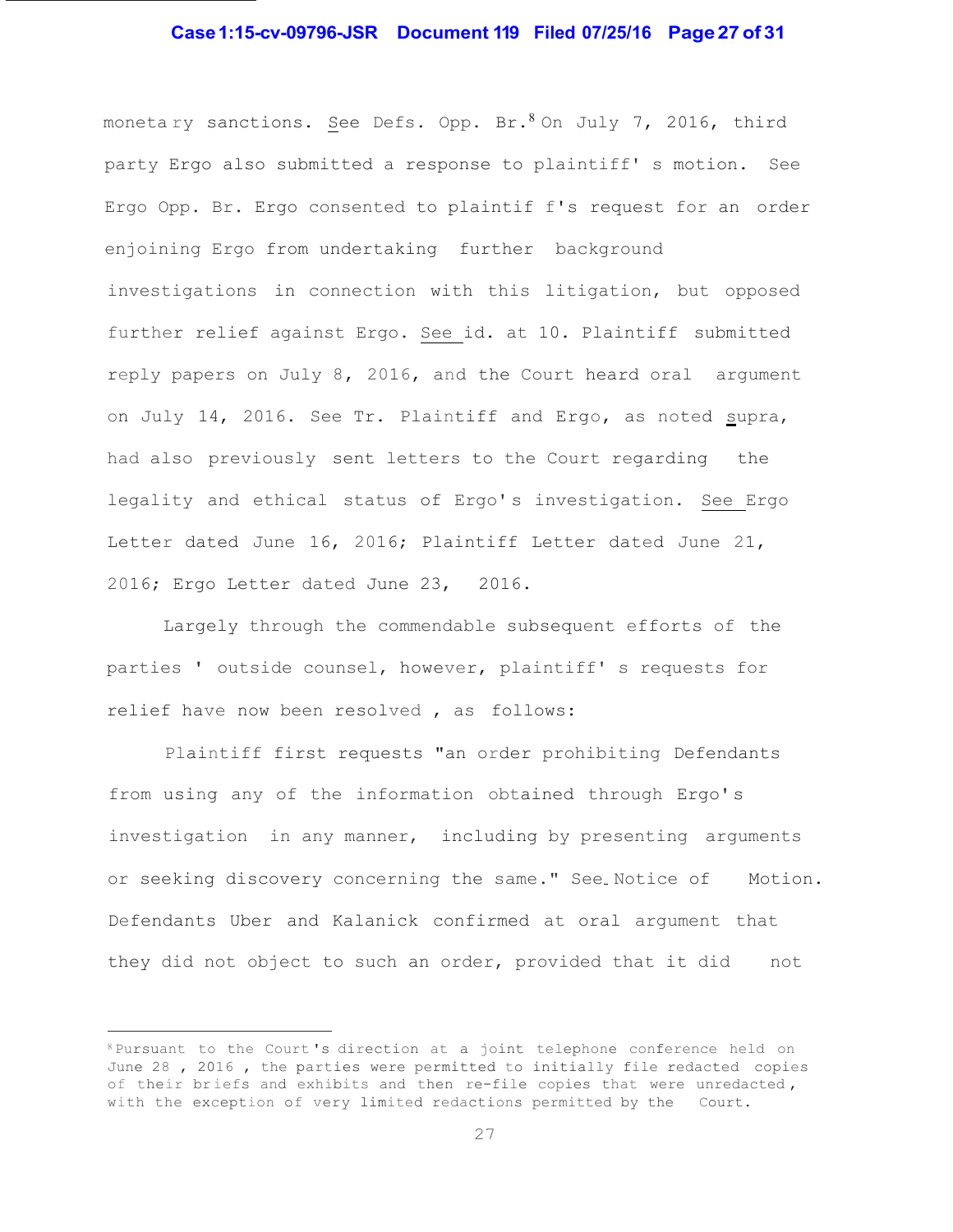# **Case 1:15-cv-09796-JSR Document 119 Filed 07/25/16 Page 28 of 31**

involve a concession of wrongdo ing on defendants' part. See Tr. 55:9- 56:4, 57:7-10. In addition to the fact that defendants do not oppose plaintiff's first request for relief, the Court finds perfectly appropriate an order enjoining defendants from making use of the fruits of their own troubling conduct . See Fayemi v. Hambrecht & Quist, Inc ., 174 F.R. D. 319, 324 (S.D.N.Y. 1997). For these reasons, the Court hereby enjoins defendants Uber and Kalanick from using in any ma nner in connection with this case any of the information obtain ed through Ergo's investigation, including by presenting arguments or seeking discovery concerning the same .

Plaintiff next seeks "an order enjoining Defenda nts and Ergo from undertaking any further personal background investigations of individuals involved in this litigation through the use of false pretenses, unlicensed investigators, illegal secret recordings, or other unlawful means." See Notice of Motion. Ergo, for its part, immediately consented to an order enjoining "any further backgr ound investigation of any individuals involved in this litigation ." See Ergo Opp . Br. at 1; see also Tr . 26 :20-25 . Uber and Mr. Kalanick also consented to plaintiff's second request for relief , subject to the limitation that defendants would be able to seek information about plaintiff for purposes genuinely relevant to the litigation, such as information that would bear on whether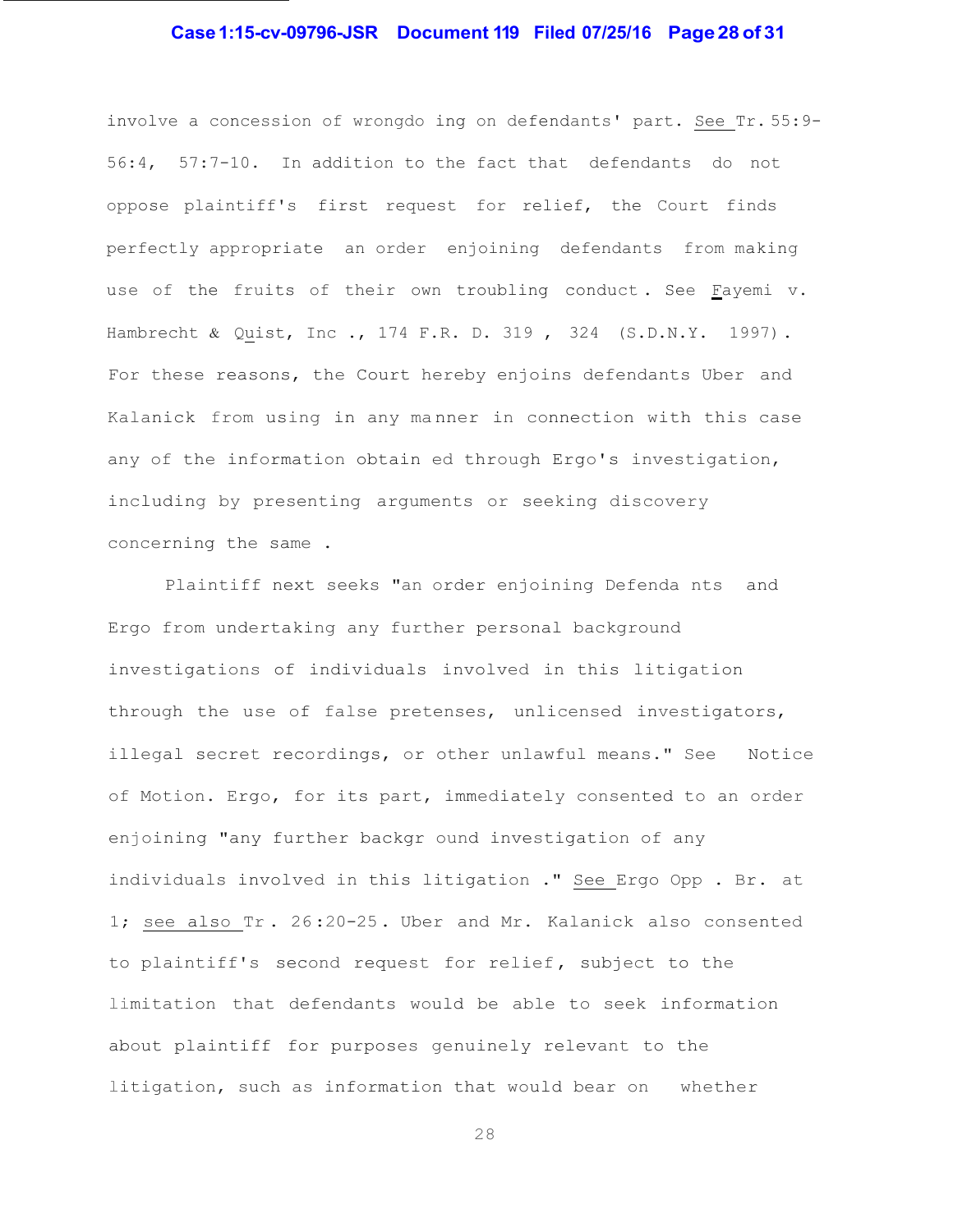# **Case 1:15-cv-09796-JSR Document 119 Filed 07/25/16 Page 29 of 31**

plaintiff Meyer is an appropriate class representative. See Tr. 56 :9-57:2; see also Uber Opp. Br. at 20. The Court is of the view that such a limitation is appropriate, and that the clearest way to enforce such a limitation is to enter the following injunction. Specifically, the Court hereby enjoins both defendants and Ergo from undertaking any further personal background investigations of individuals invo lved in this litigation through the use of false pretenses, unlicensed investigators, illegal secret recordings, or other unla wful, fraudulent, or unethical means.

Plaintiff' s third request, which was made against defendants Uber and Kalanick , was for monetary sanctions including reimbursement of plaintiff' s attorneys' fees and expenses incurred in connection with the aforementioned conduct. See Tr. 27 :6-11 . A federal district court is authorized to sanction 'improper conductu through its "inherent power, u including by assessing attorneys' fees and costs against a party when that party "has acted in bad faith, vexatiously, wantonly, or for oppressive reasons. " United States v . Int 'l Bhd . of Teamsters, Chauffeurs , Ware housemen & Helpers of Am., AFL-CIO, 948 F.2d 1338 , 1345 (2d Cir. 1991) (internal quotation marks omitted) .

If the Court were to reach the issue of whether such sanctions were warranted here, it would have to address whether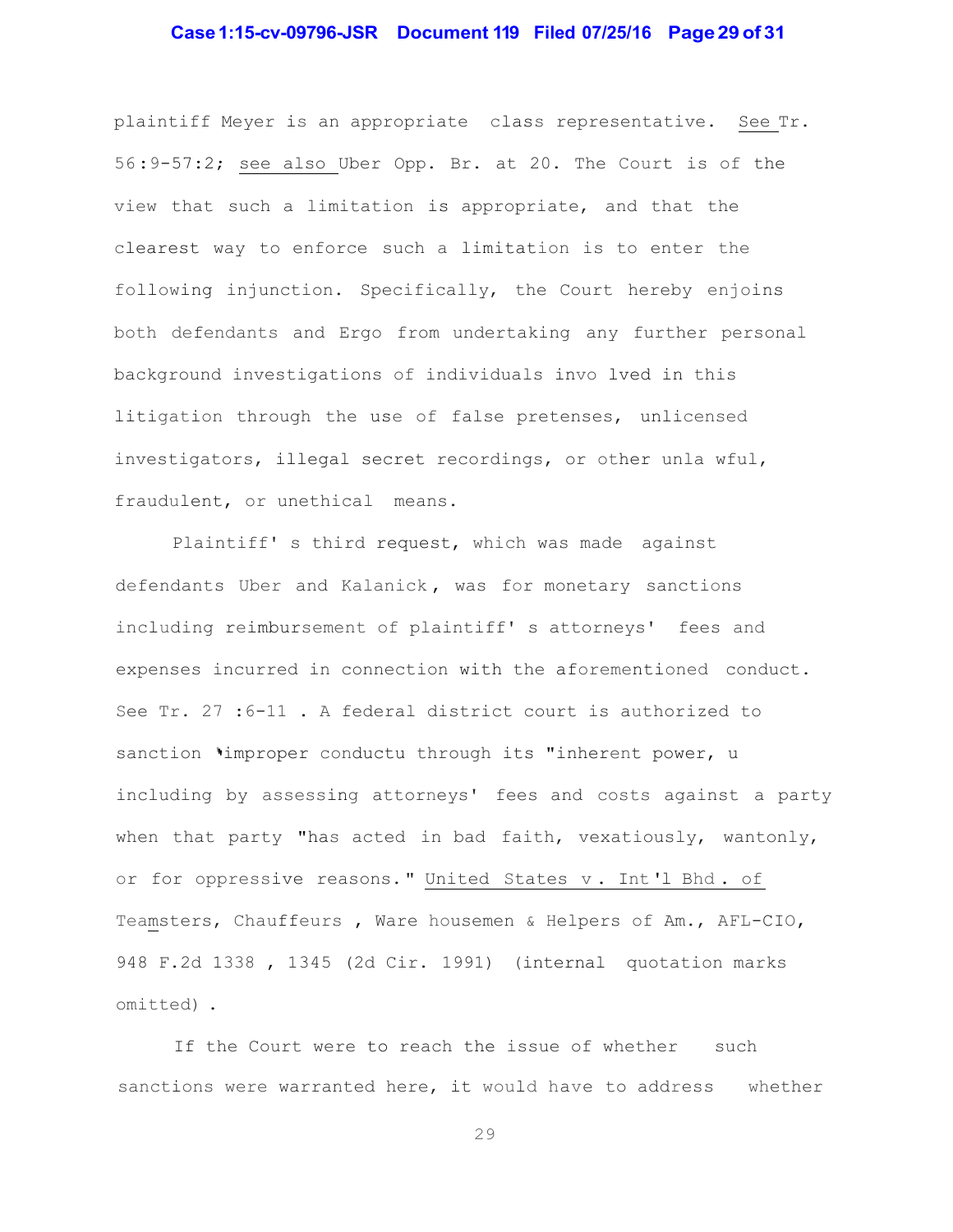# **Case 1:15-cv-09796-JSR Document 119 Filed 07/25/16 Page 30 of 31**

Uber acted with, at least , wanton disregard for its ethical and legal obligations. Ergo, as noted supra, carried out its investigation in a blatantly fraudulent and arguably criminal manner. Furthermore, Uber lawyers were required by New York' s Rules of Professional Conduct to adequately supervise the Ergo non-lawyers that Uber hired to do work. See N .Y. Rules of Professional Conduct § 5 .3. As it happens, however, the Court need not determine whether Uber failed in these duties, because the defendants have reached agreement to pay plainti ff a reasonable (though publicly undisc losed) sum in reimbursement of plaintiff's attorneys ' fees and expenses incurred in conjunction with these matters.

While pleased that the parties have resolved the last prong of plaintiff' s requested relief, the Court cannot help but be troubled by this whole dismal incident. Potential plaintiff s and their counsel need to know that they can sue companies they perceive to be violating the law without having lies told to their friends and colleagues so that their litigation adversaries can identify "derogatories." Further, the processes of justice before the Court require parties to conduct themselves in an ethical and responsible manner, and the conduct here fell far short of that standard . As the Supreme Court long ago stated , "courts of law" have inherent "equitable powers . . over their own process, to prevent abuses, oppression, and